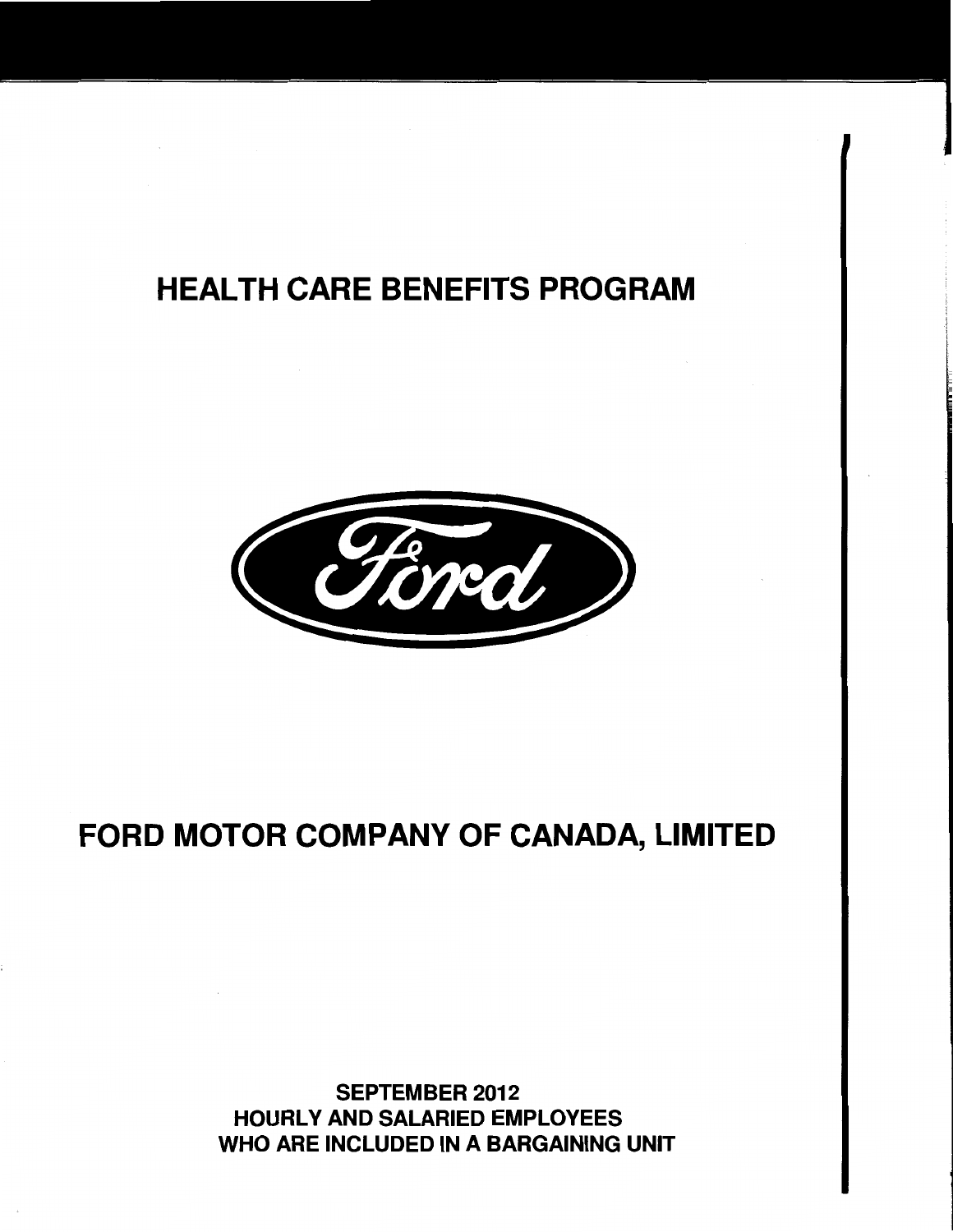This booklet is a summary of Ford of Canada's Health Care Benefits Program (the "Program''). These plans are designed to provide health care benefits for salaried employees included in a bargaining unit, retirees from the salaried bargaining unit, hourly employees, hourly retired employees, surviving spouses and dependents.

It is to your advantage to know what benefits are available to you and your eligible dependents. Therefore, *it* is suggested that you read this booklet carefully. This booklet describes the Program, however, the terms and conditions are set forth in the Collective Agreement(s) between the Company and the Union. The Collective Agreement(s) will govern where there is any discrepancy between the language stated in this booklet and that in such Agreement(s).

The Health Care Benefits Program including: Vision Care, Hearing Aid, Dental Care, Prescription Drug, Out-of-Province Hospital-Medica/ Care, Long Term Care Facility Benefits, Prosthetic Appliances and Durable Medical Equipment and Paramedical coverage are funded by Ford of Canada and administered by Green Shield Canada.

Benefits become applicable to you on the date specified in the Collective Agreement(s).

This booklet describes the principal components of the Program, however, *it* is impossible to cover every situation that may arise. If you need further information, ask your Personnel Services Representative or your Union Benefit Representative, who will be glad to be of assistance to you.

Benefits described in this book are based on eligibility of the covered individual to the applicable provincial plan in the province of residence. Individuals who choose to move their principle residence outside of Canada will not retain the same levels of coverage described in this booklet. For further information about what happens if you permanently leave Canada, please contact your Personnel Services Representative.

## **Green Shield Canada**  Customer Service **1-888-711-1119 or www.greenshield.ca**

For: Claim forms Replacement ID cards Enquiries regarding coverage Additional information on Green Shield's commitment to privacy and personal claim information

**Mail Claim forms to: Green Shield Canada**  P. 0. Box 1606 Windsor, ON N9A 6W1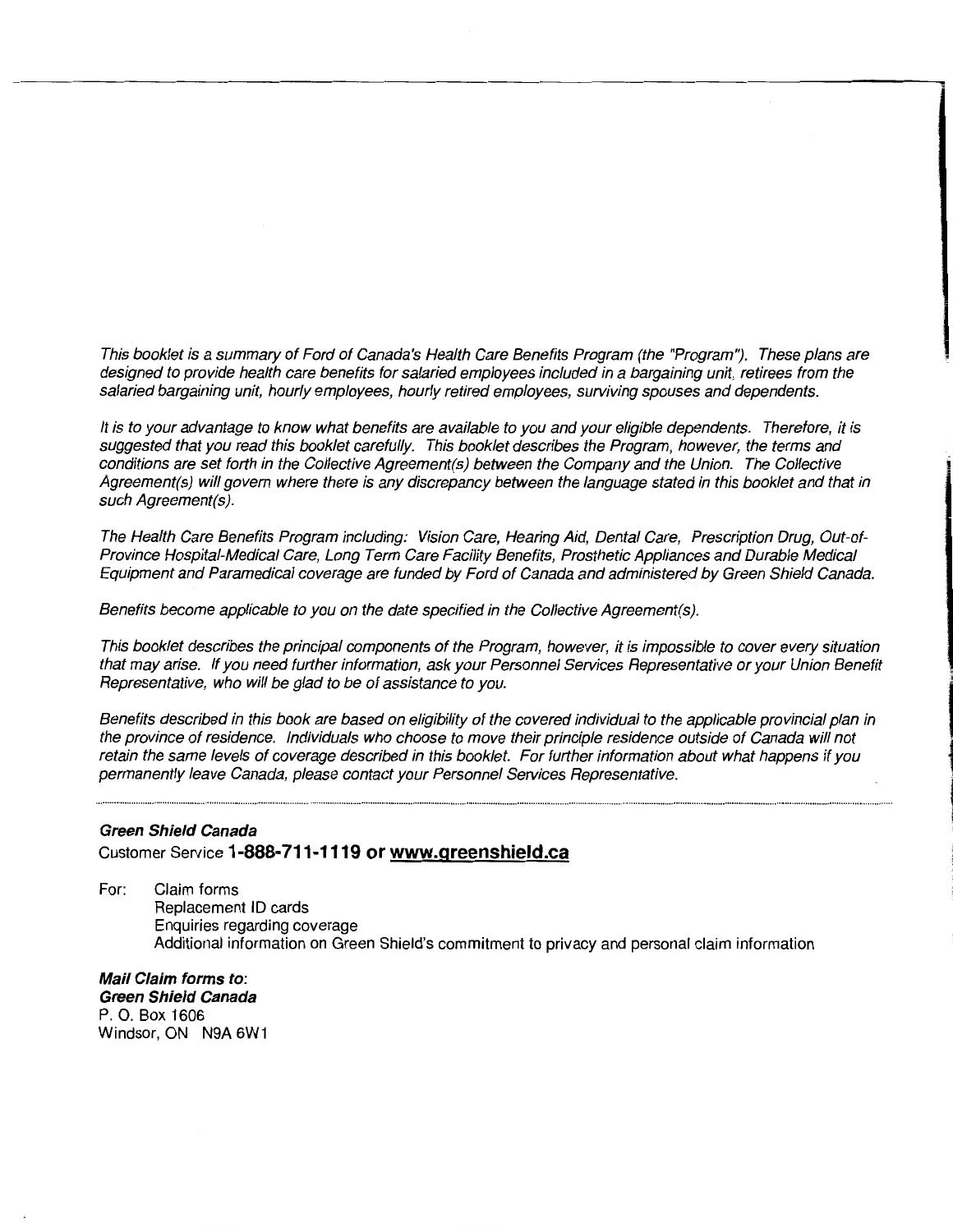# TABLE OF CONTENTS

 $\ddot{\bullet}$ 

| <b>HEALTH CARE BENEFITS PROGRAM</b>             | Page |
|-------------------------------------------------|------|
|                                                 | 2    |
|                                                 | З    |
| Eligible Dependents                             | 3    |
|                                                 | 4    |
|                                                 | 4    |
|                                                 | 4    |
|                                                 | 5    |
| Out-of-Province Hospital,                       | 6    |
|                                                 | 7    |
|                                                 | 8    |
|                                                 | 12   |
|                                                 | 14   |
| Prosthetic Appliance and Durable                | 15   |
|                                                 | 18   |
|                                                 | 18   |
|                                                 | 19   |
| Continuation of Coverage's While Away from Work | 21   |
|                                                 | 22   |
|                                                 | 22   |

 $\hat{\mathbf{v}}$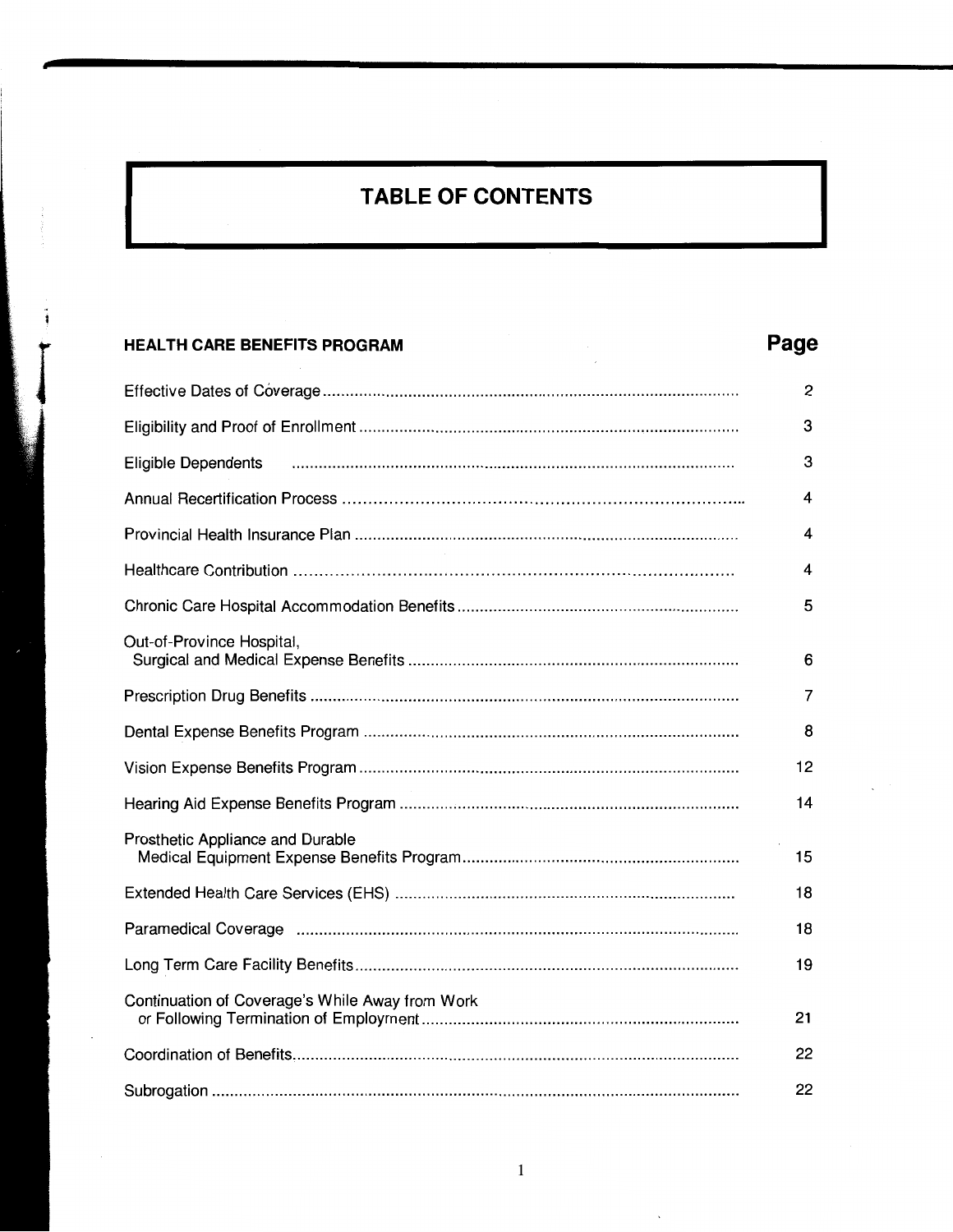## HEALTH CARE BENEFITS PROGRAM

## EFFECTIVE DATES OF COVERAGE

Coverage starts the 1st day of the 4th month following the month employment commenced

- Drug
- 'Out-of-Province
- Prosthetic Appliance & Durable Medical Equipment
- **Long Term Care Facility**
- Paramedical Coverage

Coverage starts the 1st day of the 13th month following the month employment commenced

- **Hearing Aid**
- **Dental**
- **Vision**

The Carrier for all benefit programs is Green Shield Canada. Claim forms for the above benefits may be obtained at the location where you work or by calling the Green Shield Customer Service Centre at 1-888- 711-1119. You can also visit www.qreenshield.ca for additional information and personal claim information.

Note: Temporary Part-Time Employees coverage includes Drug, Out-of-Province, Prosthetic and Durable Medical Equipment and Paramedical only.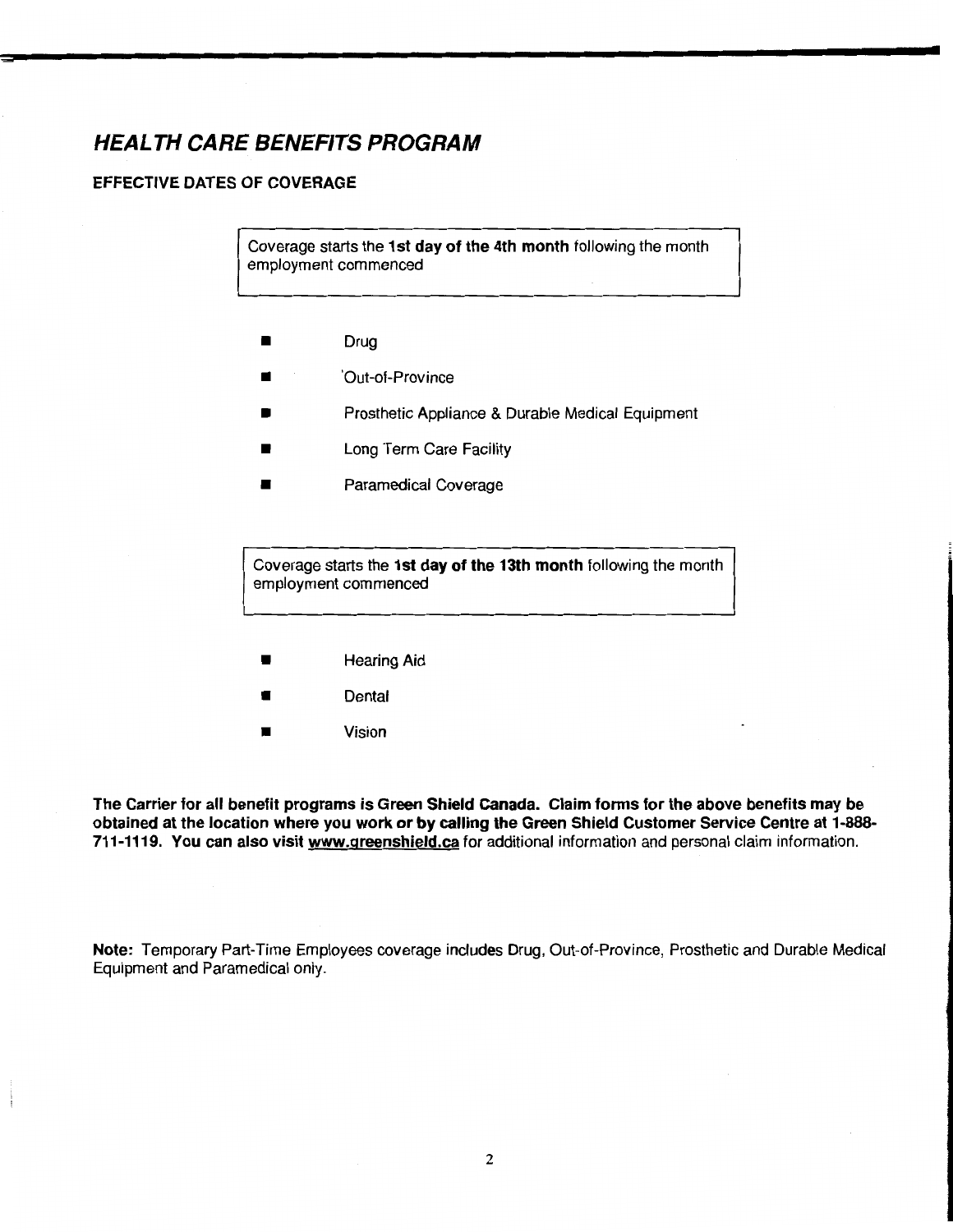## **ELIGIBILITY AND PROOF OF ENROLLMENT**

Enrollment in the Health Care Benefits Program is arranged during the employment procedure. For drug, out-ofprovince, prosthetic appliance and durable medical equipment, Long Term Care Facility and paramedical, coverage is effective the first day of the fourth month following the month in which employment commenced. For hearing aid, dental, and vision care, coverage is effective the first day of the thirteenth month following the month in which employment commenced.

Your identification card is proof of enrollment in the Health Care Benefits Program. Green Shield Canada is your administrator for your health care coverage.

## **ELIGIBLE DEPENDENTS**

For purposes of this Health Care Benefits Program, the definition of eligible spouse and dependent children is as follows:

**Spouse** to whom the employee is legally married, or in the case of a common-law, the person who has been cohabiting and residing with the employee in a conjugal relationship for an immediately preceding continuous period of at least one year, and has been publicly represented by the employee as the employee's spouse. Where more than one 'spouse' exists, the employee shall designate the participant and provide the Company with proof of the relationship.

**Eligible children** shall include any unmarried child (a) of the employee, by birth, legal adoption, or legal guardianship, while such child legally resides with and is dependent upon the employee; (b) of the employee's spouse and who is residing in and a member of the employee's household. A child as defined in (a) and (b) above who does not reside with the employee, but for whom the employee is legally responsible and provides principal support, and who is reported as a dependent by the employee for income tax purposes would qualify as an eligible dependent.

Provided the child, as defined above, is unmarried and in full time attendance at school, shall remain eligible for benefit coverage until the end of the year in which he/she attains age 25. You are required to recertify eligibility of such over-aged dependents annually through your Personnel Services Representative.

A child as defined above will continue to be covered for benefits regardless of age if totally and permanently disabled, living with the employee, and upon *attaining* age 19 continues to be dependent upon the employee within the meaning of the Canadian Income Tax Act.

No person may be considered a dependent of more than two employees – see Co-ordination of Benefits.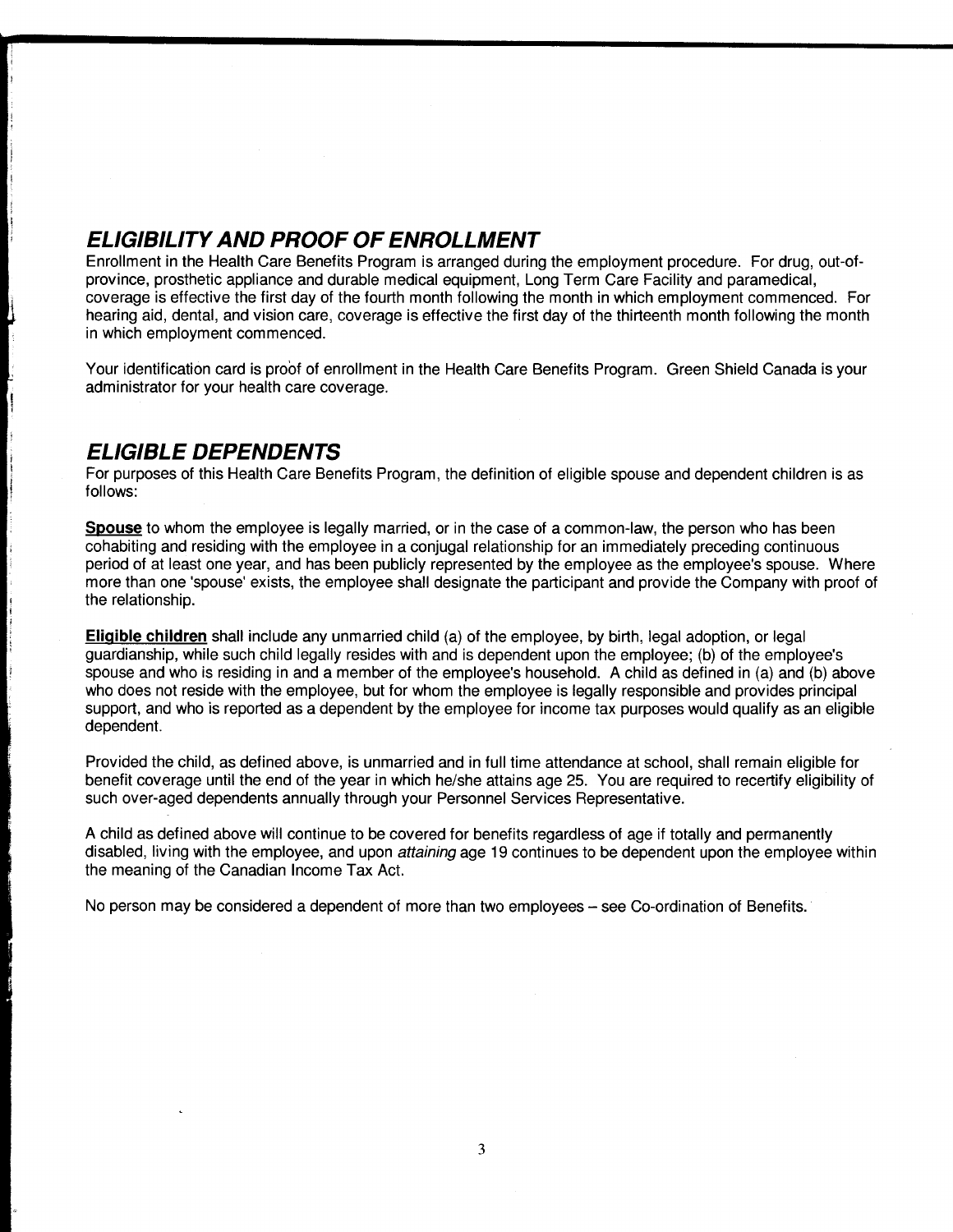## ANNUAL RECERTIFICATION PROCESS

Beginning with the month your child turns 19 and each Fall thereafter, you will receive a letter requesting proof of continued eligibility for your child.

## In order to continue coverage for dependent age 19 - 20 documentation as follows must be provided:

Copy of the child's most recent tax return showing income equal to or less than the income threshold based on the Income Tax Act amount "Amount for an Eligible Dependent" deduction or a current dated tuition receipt or school document confirming enrollment in full-time attendance at school and

j

Proof of residence\* If child does not reside with employee copy of divorce or separation agreement must be provided confirming the employee's responsibility.

## In order to continue coverage for dependents age  $21 - 25$  documentation as follows must be provided:

- Copy of current dated tuition receipt confirming enrollment in full-time attendance at school and
- Proof of residence\* If child does not reside with employee copy of divorce or separation agreement must be provided confirming the employee's responsibility.

## PROVINCIAL HEALTH INSURANCE PLAN

The provincial health insurance plan provides a wide range of basic benefits for physicians' services and hospital care in standard ward accommodations. Benefits under a provincial plan are available only to individuals who are residents of that province. Information concerning such benefits is provided in separate booklets published by the provincial health insurance plan. Premiums required to maintain coverage in B.C. are paid on behalf of employees by the Company and are considered a taxable benefit to the employee.

## HEAL THCARE CONTRIBUTION

Effective January 1, 2013, the health care contribution will change to a quarterly deductible. . The deductions will be required by all employees, retired employees and surviving spouses. The deductible will be reset quarterly and applied January 1, April 1, July 1 and October 1, of each year. The required quarterly healthcare deductible is as follows:

|                         | Up to Age 65 | On and After age 65 |
|-------------------------|--------------|---------------------|
| Employee                | 97.20        | 48.60               |
| <b>Retired Employee</b> | 97.20        | 48.60               |
| <b>Surviving Spouse</b> | 48.60        | 48.60               |

All employees, retirees and surviving spouses will be set up for healthcare with a deductible taken by Greenshield.

The deductible will be applied across all benefits but excludes Out of province travel, Long term care and nonhealthcare benefits. The deductible can be satisfied by claims processed for the employee and/or any dependent individually or collectively.

## How the deductible is collected:

- Plan has quarterly deductible of \$97.20 or \$48.60 (see above table)
- Prescription drug co-payment is calculated first and paid by the employee and then the deductible is applied.
- The drug co-payment is the amount that accumulates towards the annual out of pocket maximum (\$31 0.00/year)
- Drug dispensing fee is capped at \$9.00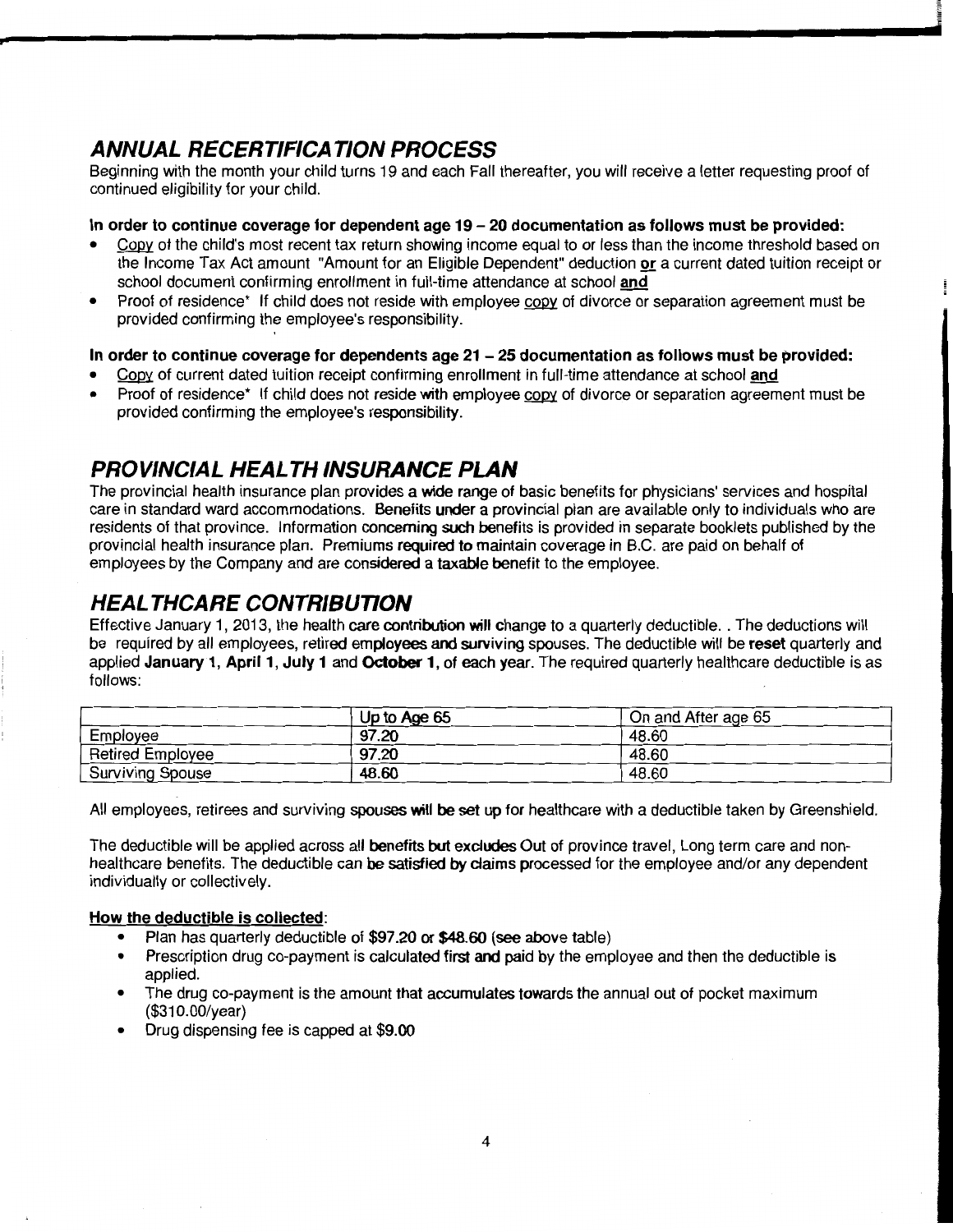#### **Example if the First claim is a drug claim**

**\$60.00** drug claim: Allowed Drug Cost= \$48.01 Dispensing  $\overline{Fee} = $11.99$ 

#### **Calculation of Co-payment**

Co-payment= (10% of allowed drug cost  $+$  10% of capped dispensing fee)  $+$  (actual dispensing fee - capped dispensing fee)

> $=(10\% \times $48.01) + (10\% \times $9.00) + ($11.99$.00)$  $= $4.80 + $0.90 + $2.99$  $= $5.70 + 2.99$ = **\$8.69**

### **Quarterly deductible \$97.20**

I'

:1 **\$60.00** drug claim- **\$8.69** = \$51.31 Employee pays \$51.31 +Co-pay \$5. 70+Fee Cap Diff. \$2.99= \$60.00 Plan pays \$0.00 Balance of Deductible left to satisfy: \$97.20- \$51.31 = **\$45.89** 

The same formula is used with subsequent claims, co-pay calculated first and paid by employee and then deductible is applied, until satisfied. The deductible will reset at beginning of each quarter.

#### **Example if first claim is a vision claim**

\$220.00 claim Employee pays towards deductible \$97.20 Plan pays (\$220.00 - \$97.20) = \$122.80 Balance of Deductible left to satisfy \$97.20 - \$97.20 = **\$0.00** 

### **Example if first claim is a dental claim**

\$200.00 claim Employee pays towards deductible \$97.20 Plan pays (\$200.00 - \$97.20) = \$107.80 Balance of Deductible left to satisfy \$97.20- \$97.20 = **\$0.00** 

**Note: Green Shield will be responsible for tracking the deductible and will be able to answer any question on the calculation or deductible balance.** 

## **CHRONIC CARE HOSPITAL ACCOMMODATION BENEFITS DESCRIPTION OF COVERED EXPENSES**

- (a) Up to \$30.00 per day, for a maximum of 120 days, for accommodation in public chronic hospitals or chronic wing facilities of a public general hospital or in a bed designated as an Alternate Level of Care (ALC) bed.
- (b) In a public chronic hospital or chronic wing facilities of a public general hospital a maximum reimbursement of the current Ministry of Health rate up to \$60.00 per day will be paid toward the chronic care co-pay charge (\$47.53 for ALC co-pay) for a 120 day period.
- (c) If a covered person continues in chronic care or ALC accommodation beyond 120 days, a maximum reimbursement up to the level provided under Long Term Care Facility Benefits will be allowed.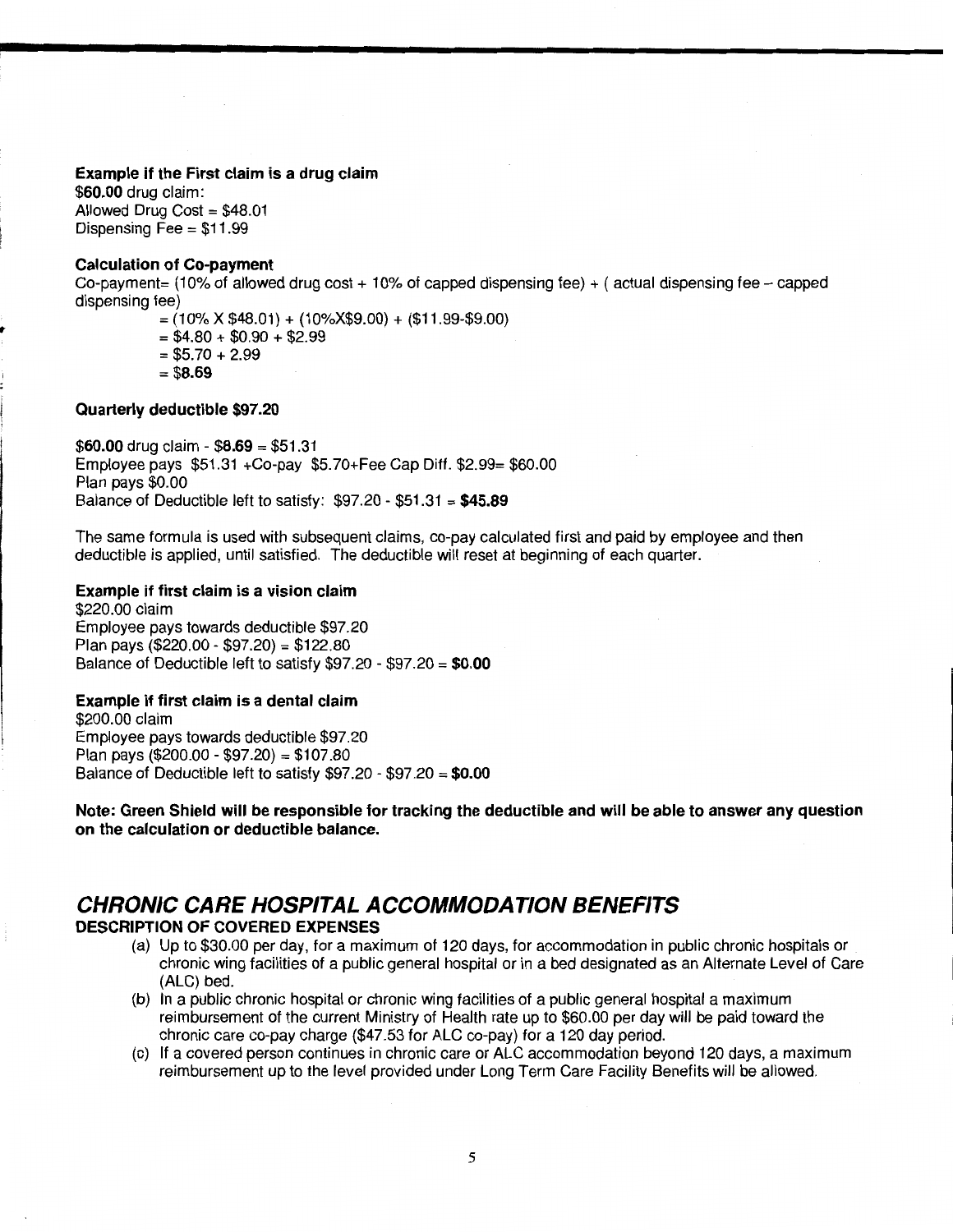#### **EXPENSES NOT COVERED**

**Semi-private acute care hospital coverage,** accommodation in TB sanatoria, mental hospitals, hospitals for the chronically ill or chronic units of general hospitals (except as outlined in (b) and (c) above) or in Long Term Care Facility (except as provided for under the Long Term Care Facility Benefits).

#### **LIMITATIONS**

Payment of benefits is contingent upon the Provincial Health Insurance Plan in the province in which the patient resides accepting or agreeing to pay the ward or standard rate.

## **"OUT-OF-PROVINCE" HOSPITAL, SURGICAL AND MEDICAL EXPENSE BENEFITS GENERAL DESCRIPTION OF BENEFITS AND CONDITIONS**

When you or your eligible dependents receive medical-surgical or hospital services outside of your province of residence and the fees for such services are in excess of the amounts allowed by your provincial hospital and medical-surgical plan, this plan will cover the difference between your provincial health plan allowance and the cost of the actual services provided.

Included in the benefit is emergency air ambulance coverage (including a medical attendant's and accompanying spouse's fare) which is provided from any location in North America directly to a hospital in the patient's province of residence, provided the Provincial Government Health Insurance Plan makes a payment towards the cost. For land ambulance see #2 on page 18.

This benefit is subject to the following conditions and limitations:

- 1) The medical-surgical or hospital services must be incurred as a result of accidental injury or emergency or referral by the patient's attending physician.
- 2) A fee must be scheduled in the applicable provincial health plan for the particular medical-surgical service provided.
- 3) A benefit must be provided under the applicable provincial health plan for the particular hospital services.
- 4) Excess medical-surgical or hospital fees will only be allowed as covered services to the extent that they are reasonable and customary in the area where covered services are received, as determined by the plan administrator.
- 5) The plan administrator shall make payment towards "out-of-province" medical-surgical and hospital services only subsequent to payment by the applicable provincial health plan in the patient's province of residence. Such subsequent payment is contingent upon prior payment by the provincial health plan toward any item of covered service for which payment is requested.

Payment guarantees for hospital, surgical and medical expenses incurred under this plan will be provided by Green Shield through Green Shield Travel Assistance (World Access Canada), in addition to special assistance regarding facilitating claims payment and funds transfers. Under some circumstances, World Access Canada will pay out-of-province hospital, surgical, medical expenses, to the provider or to yourself, if the expenses result in financial hardship, subject to proper claims submission. A call to Travel Assistance should be made immediately after the emergency 1-800-936-6226 USA or 1-519-742-3556 elsewhere.

World Access Canada, in serious medical emergencies, will include: i) an assistance specialist to ensure the patient is receiving the best possible medical treatment and/or; ii) if the patient's in-hospital treatment will continue beyond 5 days, a World Access physician, in consultation with the treating physician and the patient's family physician, will arrange for the patient and spouse to be repatriated by air or land ambulance to a hospital in the patient's province. Up to \$1,000 will be allowed to return the patient's personal use motor vehicle to the patient's residence or nearest rental agency, as applicable. (See Travel Assistance brochure for further details.)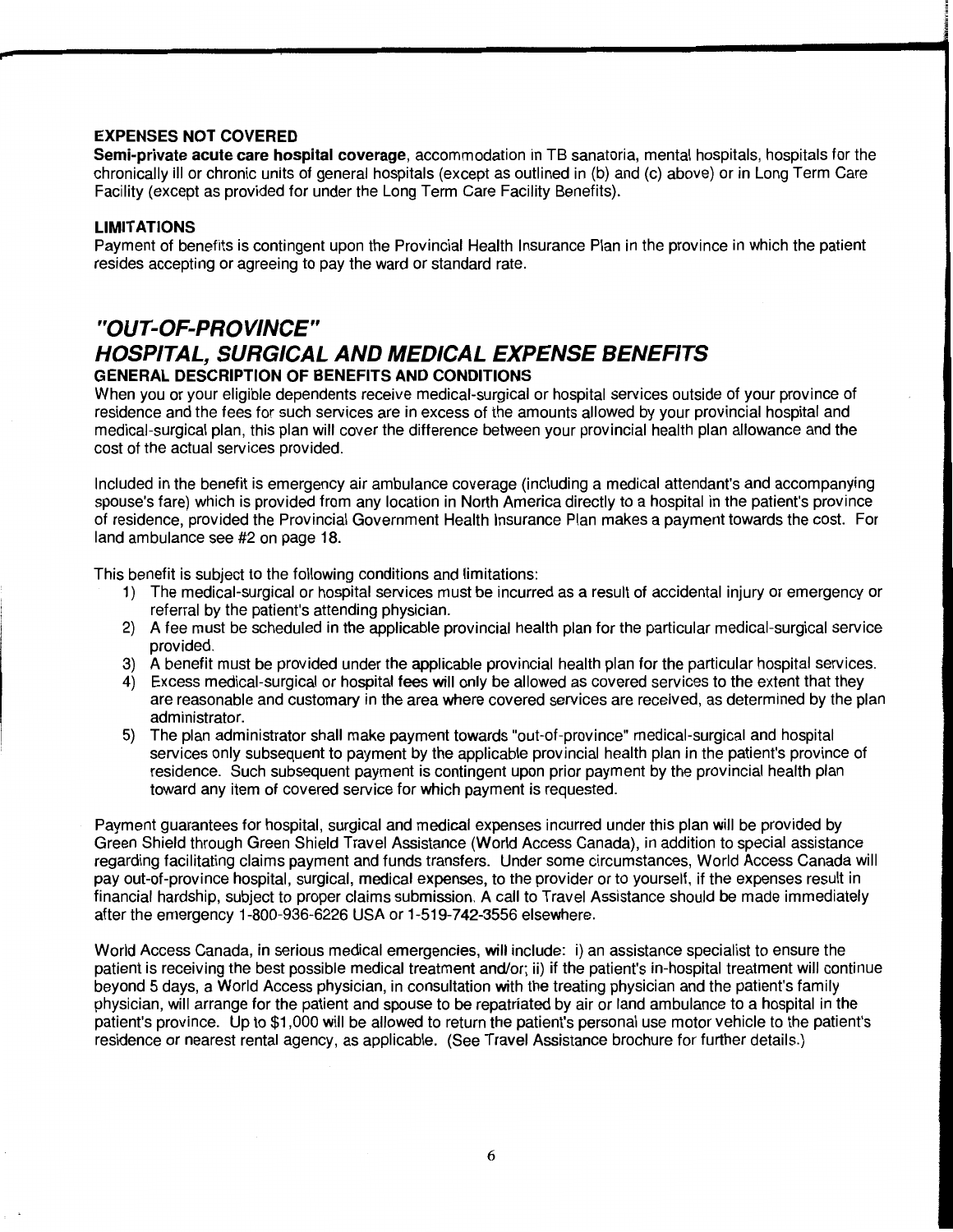## **HOW TO CLAIM BENEFITS**

When you incur covered expenses which have not been billed directly to your Provincial Health Insurance Plan or plan administrator, you should complete a claim form which may be obtained from the plan administrator. Attach the following required information to the claim form:

- 1) Detailed statement clearly stating the service received and the fee incurred for each service.<br>2) Copies of applicable provincial plan allowance.
- 
- 2) Copies of applicable provincial plan allowance.<br>3) If a referral, a letter from your attending physici If a referral, a letter from your attending physician in your province of residence stating the reason for your referral to a physician outside your province of residence.

Forward the completed claim form and other required information to the plan administrator.

## **PRESCRIPTION DRUG BENEFITS DESCRIPTION OF COVERED EXPENSES**

Your plan covers any substance listed in the Green Shield Canada Drug Formulary applicable to Ford. New prescription drug products are reviewed for inclusion into the Drug Formulary, based on their therapeutic value, lifesaving ability, and cost effectiveness. These include drugs, injectables, insulin and diabetic supplies (see Durable Medical Equipment), which can only be purchased on the prescription of a medical doctor for the personal use of the subscriber or eligible dependents under the plan. Eligible drugs may be confirmed with the plan administrator or with your pharmacist.

Certain drugs will only be considered a benefit under this program if the patient meets certain specific conditions- "Conditional Drugs". In order to be considered for benefit, your physician will be required to complete a form detailing your conditions including clinical evidence.-This, in turn, must be submitted to the administrator for review and assessment of eligibility. After submission to the administrator, you or your dependent will be notified within 48 hours. The pharmacy may opt to assess the completed form and, if eligible, submit directly on your or your dependent's behalf.

Effective January 1, 2013, any drug or medicine that can be purchased without a prescription with the exception of insulins, nitrates, allergy serums, vaccines, antifungals and epinephrine kits for the treatment of anaphylaxis (e.g. EpiPen) are excluded from coverage.

NOTE: This Plan does not cover patent or proprietary drugs and medicines, vitamins and vitamin preparations (unless injected) or drugs paid for by any other agency. Certain drugs, such as smoking cessation drugs, erectile dysfunction drugs and drugs for the treatment of infertility are subject to lifetime or annual maximums. Please check with the administrator.

## **HOW THE PLAN WORKS**

The plan administrator will reimburse the full cost of all eligible drug expenses for each person covered by the plan, less a co-payment of 10% of the total allowed amount paid by the plan for each prescription dispensed by a pharmacist, doctor or hospital once the quarterly deductible has been satisfied.

- (1) when a drug prescribed for a covered person has a generic equivalent (regardless of interchangeability), the maximum benefit under the plan for such drug will be limited to the cost of the lowest priced generic drug, less the co-pay stated above, and;
- (2) If the covered person chooses the more costly drug, in lieu of the lowest priced generic drug, such person will be responsible for the difference in cost. Where there is documented evidence of an adverse reaction to a generic drug and Green Shield Canada is provided with a copy of the "Canadian Adverse Drug Reaction Monitoring Program" form completed by the physician that has been submitted to Health Canada the brand name drug will be reviewed for eligibility.
- (3) The 10% co-payment will be applied until the annual out-of-pocket maximum identified below is reached

| Calendar year  | Out-of-pocket Maximum |
|----------------|-----------------------|
| 2012 and after | \$310.00              |

The covered person will still be required to pay for dispensing fees over the capped dispensing fee maximum of \$9.00.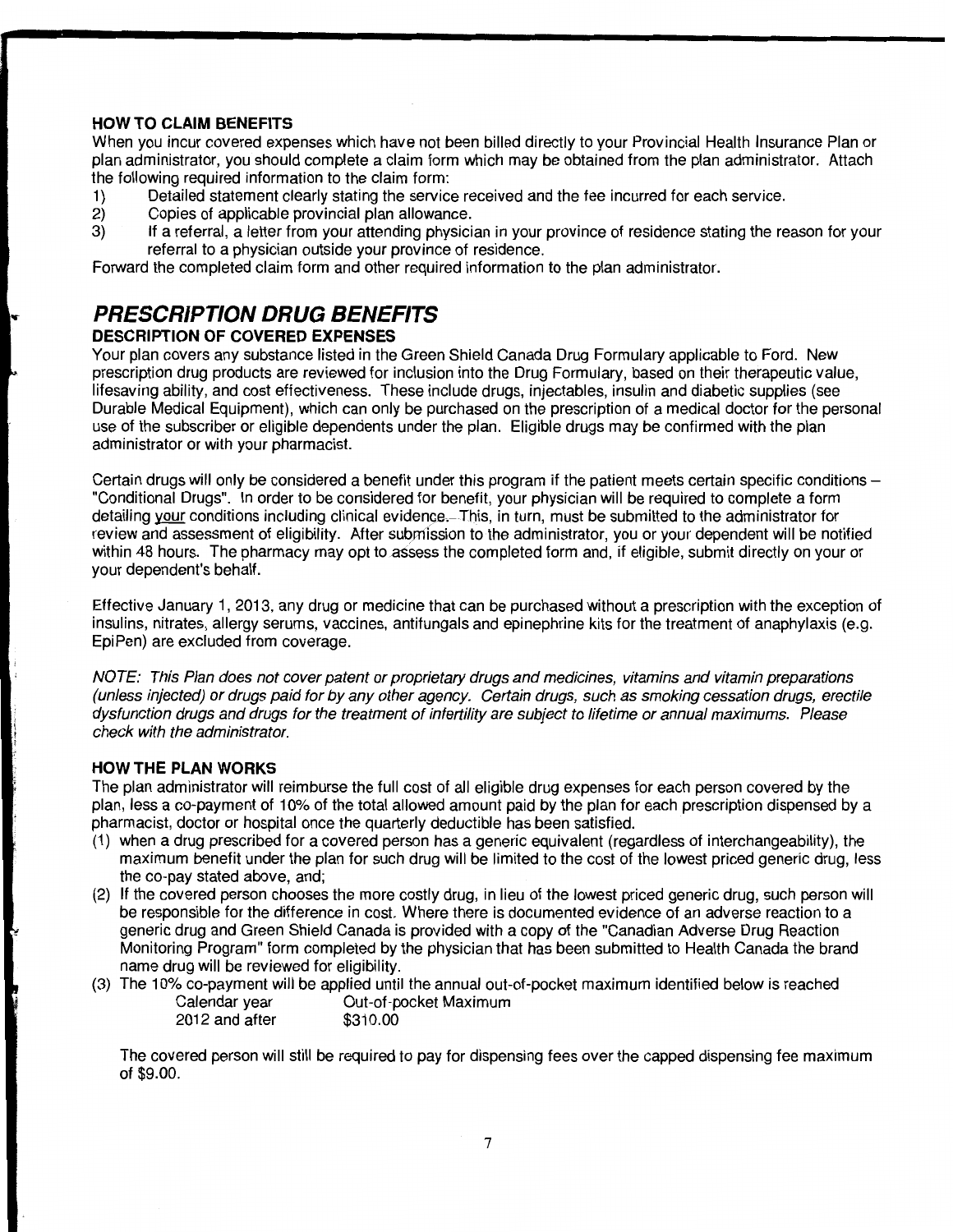You may claim payment by submitting a claim form to the plan administrator and attaching your receipted bills. These bills must be official prescription receipts and clearly show the drug name, drug identification number (DIN) and quantity of the drug, the prescription number, the cost, the date of purchase and the patient's name. The covered person will be responsible for any additional charges assessed by the pharmacy over and above those paid by the plan, including any dispensing fee charge over \$\$9.00.

NOTE: In the event that a brand name prescription drug becomes available at a cost less than the lowest price generic drug, the brand name prescription drug will be the eligible benefit Prescription drug benefits for residents of Ontario who are age 65 or older are available under the Ontario Drug Benefit Program. Residents who also have the Prescription Drug Plan are required to present their Ontario Drug Benefit (ODB) Card to their pharmacist. This will ensure that the pharmacist bills the ODB Program. However, if certain drug benefits are not available under the Ontario Drug Benefit Program, then they may be claimed in accordance with the terms of the Prescription Drug Plan. Most provinces provide similar coverage for seniors. The prescription drug plan 10% co-payment will also apply to retirees and ODB recipients up to the annual maximum identified above.

## **Extended Supply**

Generally, no more than a 100-day supply of drugs can be dispensed at one time. For retirees travelling outside of Canada on holiday, a special request for additional supplies may be made. Contact the Green Shield Customer Service Centre for assistance. Please advise at least two weeks prior to your anticipated departure. **Note: Only quantities of 30 days are allowed when a covered drug has been prescribed for the first time; this includes all DIN's and brands of the covered drug.** 

## **DENTAL EXPENSE BENEFITS PROGRAM**

Effective January 1 , 2013, covered dental expenses will be reimbursed based on the Provincial Dental Association fee guide in effect two (2) years prior to the date Covered Dental Expenses are incurred.

## I. **Covered Dental Expenses**

- (a) The following Covered Dental Expenses will be paid at (i) 100% of the dentist's, denture therapist's or licensed dental hygienist's usual charge, or (ii) 100% of the amount specified therefor in the Provincial Dental Association Schedule of Fees in (or, when applicable, in the Provincial Fee Schedule for Licensed Denture Therapists), in effect two (2) years prior to the date Covered Dental Expenses are incurred, whichever of (i) or (ii) is less:
	- 1) Routine oral examinations and prophylaxis (one unit of scaling and one unit of cleaning of teeth performed at the same visit), but not more than once in any period of nine consecutive months. (See Limitations IV.D);
	- 2) Topical application of fluoride for persons under 20 years of age unless necessary for a specific dental condition;
	- 3) Space maintainers that replace prematurely lost teeth for children under 19 years of age;
	- 4) Emergency palliative treatment (to alleviate pain and discomfort);
	- 5) Dental x-rays, including full mouth x-rays (but not more than once in any period of 36 consecutive months), supplementary bitewing x-rays (but not more than once in any period of nine consecutive months) and such other dental x-rays as are required in connection with the diagnosis of a specific condition requiring treatment;
	- 6) Extractions;
	- 7) Oral surgery;
	- 8) Amalgam, silicate, acrylic, synthetic porcelain, and composite filling restorations to restore diseased or accidentally injured teeth;
	- 9) General anaesthetics and intravenous sedation when medically necessary and administered in connection with eligible oral or dental surgery;
	- 1 0) Treatment of periodontal and other diseases of the gums and tissues of the mouth;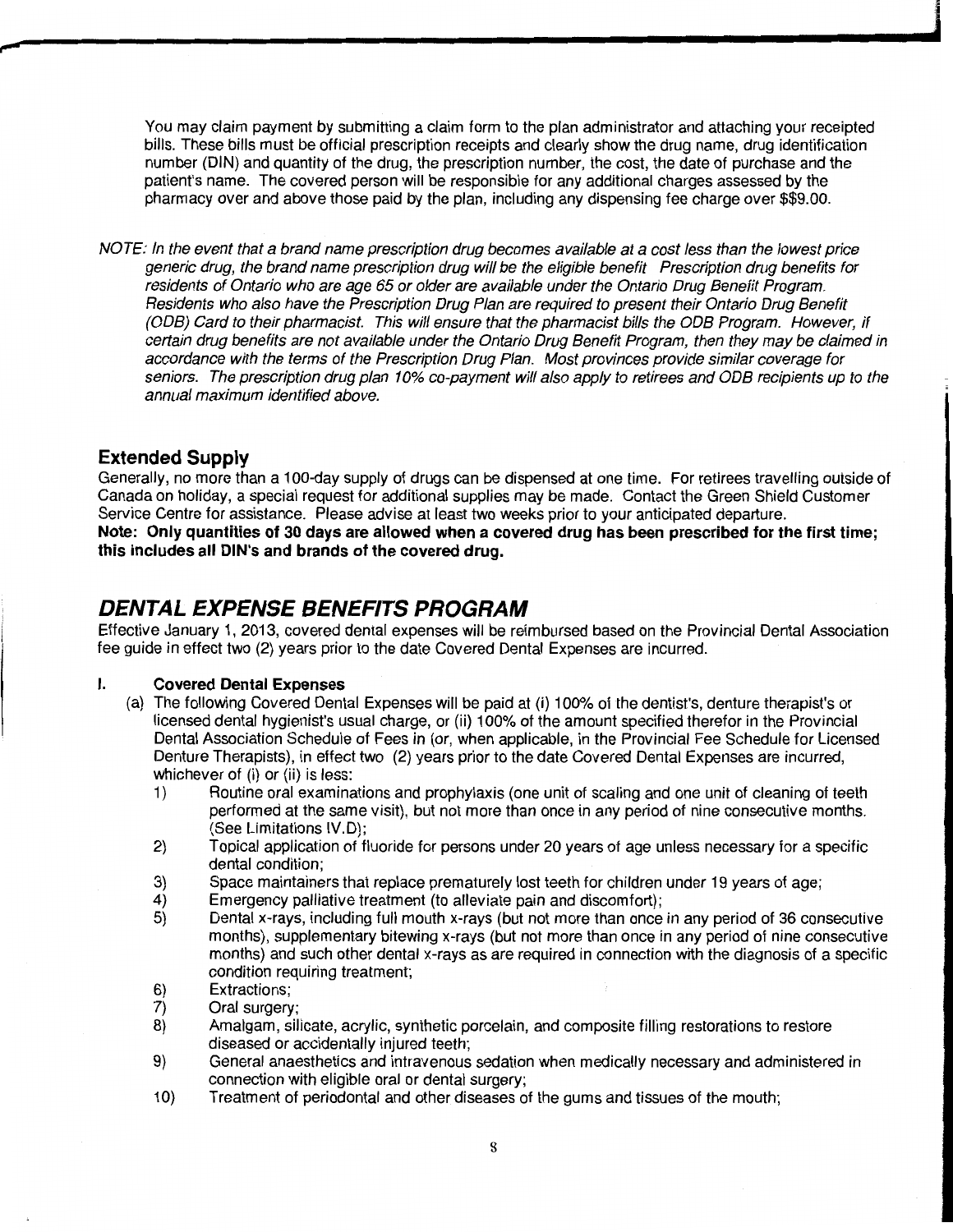- 11) Periodontal appliance for bruxism (night guard) code 43611 and 43612, but not more than one appliance in any 24 month period.
- 12) Endodontic treatment (treatment of diseased or infected tooth nerves), including root canal therapy;
- 13) Injection of antibiotic drugs by the attending dentist;<br>14) Pepair or recementing of crowns, inlays, onlays, brio
- Repair or recementing of crowns, inlays, onlays, bridgework or dentures; or relining or rebasing of dentures more than six months after the installation of an initial or replacement denture, but not more than one relining or rebasing in any period of 36 consecutive months;
- 15) Inlays, onlays, gold fillings, or crown restorations to restore diseased or accidentally injured teeth, but only when the tooth, as a result of extensive caries or fracture, cannot be restored with an amalgam silicate, acrylic, synthetic porcelain, or composite filling restoration;
- 16) Porcelain veneers for treatment of the following conditions: amelogenesis imperfecta; Hutchinson's incisors; and hypo maturation;
- 17) Temporomandibular Joint (TMJ) appliance (code 43711 and 43712; as of January 1, 2003 codes 14 711 and 14 712) when service is performed by a Certified Dental Specialist (e.g. Periodontist, Orthodontist, Prosthodontist or Oral Surgeon);
- 18) Pit and fissure sealants for permanent molars for children up to and including age 14;
- (b) The following Covered Dental Expenses will be paid at (i) 50% of the dentist's or denture therapist's usual charge, or (ii) 50% of the amount specified therefor in the Provincial Dental Association Schedule of Fees (or when applicable, in the Provincial Fee Schedule for Licensed Denture Therapists), in effect two (2) years prior to the date Covered Dental Expenses are incurred, whichever of (i) or (ii) is less:
	-
	- 1) Initial installation of fixed bridgework (including inlays and crowns as abutments);<br>2) Initial installation of partial or full removable dentures (including precision attachm 2) Initial installation of partial or full removable dentures (including precision attachments and any adjustments during the six month period following installation);
	- 3) Replacement of an existing partial or full removable denture or fixed bridgework by a new denture or by new bridgework, or the addition of teeth to an existing partial removable denture or to bridgework, but only if satisfactory evidence is presented that:
		- (a) the replacement or addition of teeth is required to replace one or more teeth extracted after the existing denture or bridgework was installed; or
		- (b) the existing denture or bridgework cannot be made serviceable and if the existing denture or bridgework was installed under the Dental Expense Benefits Program, at least five years have elapsed prior to its replacement; or
		- (c) the existing denture is an immediate temporary denture which cannot be made permanent and replacement by a permanent denture takes place within 12 months from the date of initial installation of the immediate temporary denture.

Normally, dentures will be replaced by dentures but if a professionally adequate result can be achieved only with bridgework, such bridgework will be a Covered Dental Expense.

- 4) Orthodontic diagnostic procedures and treatment (including related oral examination), consisting of surgical therapy, appliance therapy, and functional/myofunctional therapy (when provided by a dentist in conjunction with appliance therapy) for covered persons under 21 years of age. Benefits will be paid for covered persons after attainment of age 21 for continuous treatment which began prior to age 21.
- 5) Effective January 1, 2013, implantology expenses up to the cost of dental bridgework as described in (1) above. (Note: A dental predetermination must be submitted for this type of treatment).

## II. **MAXIMUM BENEFITS**

and the company of the company of the company of the company of the company of the company of the company of the company of the company of the company of the company of the company of the company of the company of the comp

The maximum benefit payable for all Covered Dental Expenses incurred during any 12-month period beginning October 1 and ending the following September 30, except for orthodontic services, will be \$2,800 for each individual.

The maximum benefit payable for Covered Dental Expenses in connection with orthodontics, as described in section l(b)(4), including related oral examinations, will be \$3,600 during the lifetime of each individual.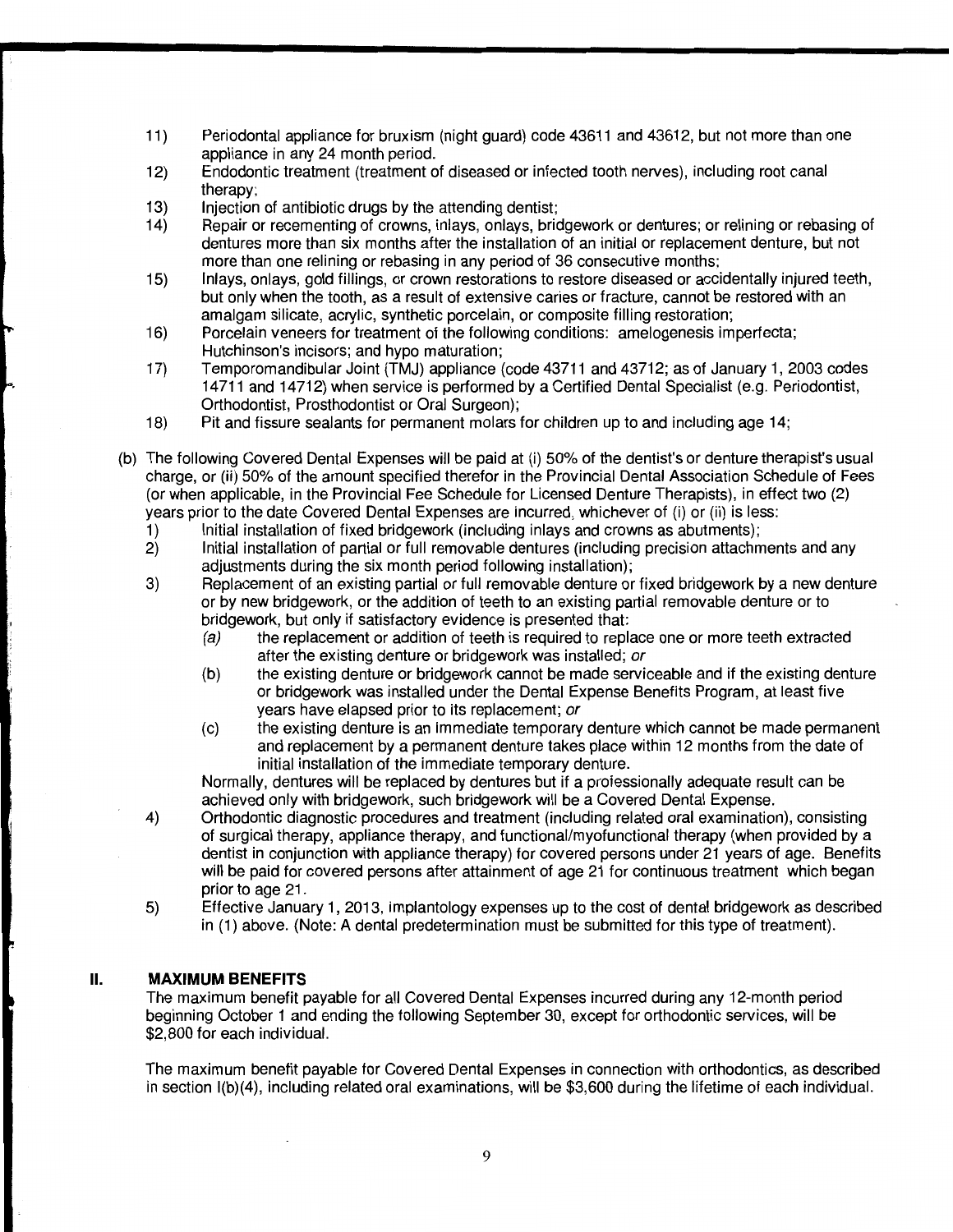## **Ill. PRE-DETERMINATION OF BENEFITS**

- 1. If a course of treatment is expected to involve Covered Dental Expenses of \$200 or more, a description of procedures to be performed and an estimate of the dentist's charges must be filed with the plan administrator prior to the commencement of the course of treatment (see Section VI, How to Obtain Dental Expense Benefits).
- 2. Pre-determination is not required for a course of treatment under \$200 or for routine oral examinations, xrays, prophylaxis, topical fluoride treatments or emergency treatment.
- 3. Upon receipt of the standard dental treatment plan form, the plan administrator will notify you and the dentist of the benefits certified as payable based on the course of treatment.
- 4. If a description of the procedures to be performed and an estimate of the dentist's charges are not submitted in advance, the plan administrator reserves the right to make a determination of benefits payable taking into account alternate procedures, services, or courses of treatment, based on accepted standards of dental practice.
- 5. To assure that you understand the services the dentist will be performing and the costs involved, you s should discuss the certified pre-determination with your dentist before treatment starts.

## IV. **LIMITATIONS**

## **A. Restorative**

## (1) **Gold, baked porcelain restorations, crowns and jackets.**

If a tooth can be restored with a material such as amalgam, payment of the applicable percentage of the charge for that procedure will be made toward the charge for another type of restoration selected by you or your dependent and the dentist. The balance of the treatment remains the responsibility of the patient.

## (2) **Reconstruction**

Payment based on the applicable percentage will be made toward the cost of procedures necessary to eliminate oral disease and to replace missing teeth. Appliances or restorations necessary to increase vertical dimension or restore the occlusion are considered optional and their cost remains the responsibility of the patient.

## **B. Prosthodontics:**

## (1) **Partial dentures**

If a cast chrome or acrylic partial denture will restore the dental arch satisfactorily, payment of the applicable percentage of the cost of such procedure will be made toward a more elaborate or precision appliance that you or your dependent may choose to use. The balance of the cost remains the responsibility of the patient.

## (2) **Complete dentures**

If, in the provision of complete denture services, the patient and the dentist (or denture therapist) decide on personalized restorations or specialized techniques as opposed to standard procedures, payment of the applicable percentage of the cost of the standard denture service will be made toward such treatment and the balance of the cost remains the responsibility of the patient.

## (3) **Replacement of existing dentures**

Replacement of an existing denture will be a Covered Dental Expense if the existing denture is unserviceable and cannot be made serviceable. Payment based on the applicable percentage will be made toward the cost of services which are necessary to render such appliances serviceable. Replacement of prosthodontic appliances will be a Covered Dental Expense only if at least five years have elapsed since the date of the initial installation of that appliance under this Dental Expense Benefits Program.

## **C. Orthodontics**

- (1) If orthodontic treatment is terminated for any reason before completion the obligation to pay benefits will cease with payment to the date of termination. If such services are resumed, benefits for the services, to the extent remaining, shall be resumed.
- (2) The benefit payable for orthodontic service shall be only for the months that coverage is in force.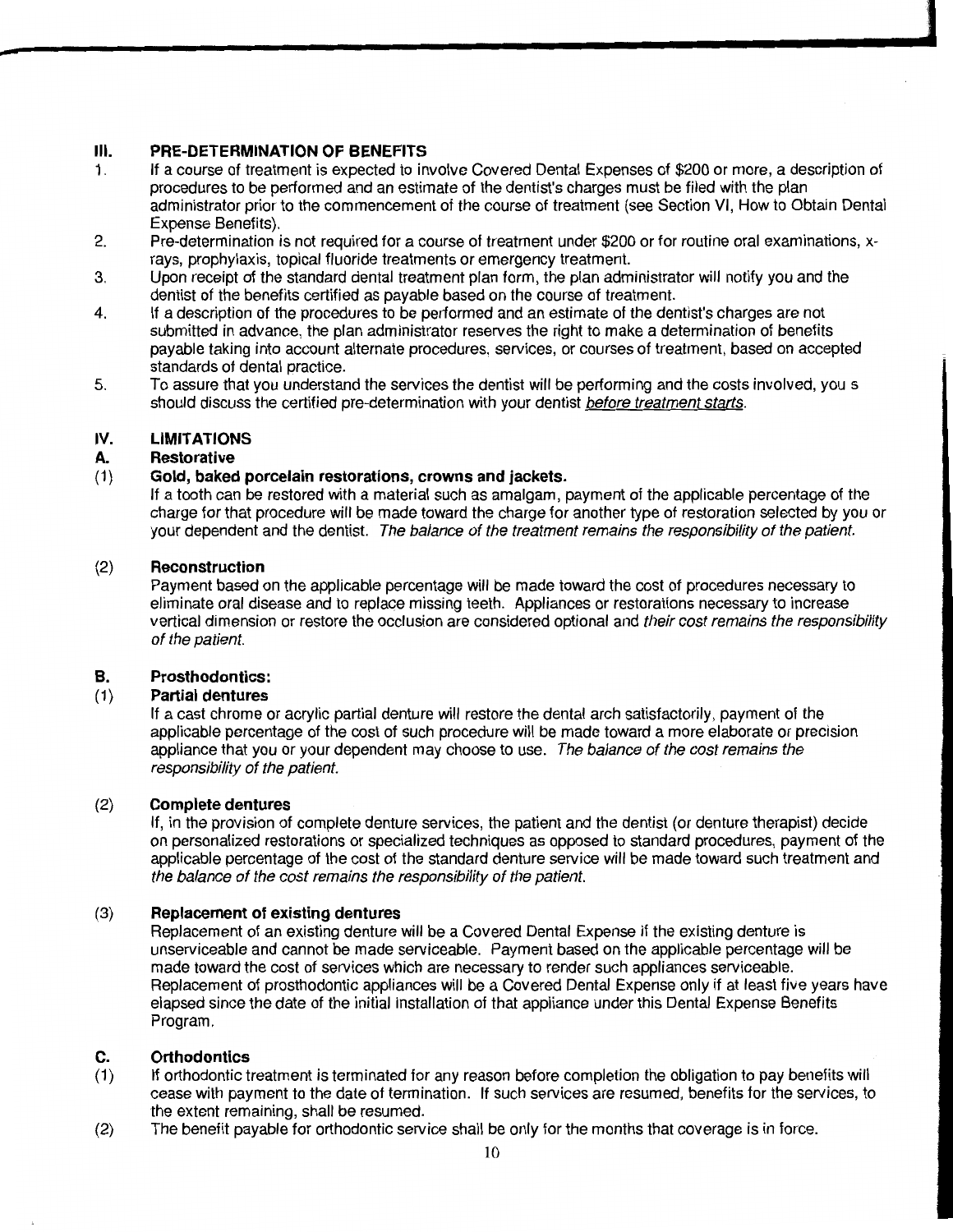## **D. Periodontics**

The following dental procedures are restricted to those services rendered by a periodontist:

- (1) Periodontal scaling (Code 11111 to 11117, 11119; and root planing (code 43421 to 43426, 43429) -involves deep scaling and cleaning of teeth below the gum line;
- (2) Gingival curettage (code  $42111$ ) the next stage following (1) above, involving scraping and scaling pockets around the teeth;
- (3) Occlusal equilibration (code 43311, 43312, 43313, 43314, 43319; as of January 1, 2003 codes 16511, 16512, 16513, 16514, 16517, 16519)- involves grinding the biting surface of the tooth to allow the teeth to meet properly when biting;
- (4) Provisional Splinting (code 43111, 43211, 43231, 43241, 43261, 43271)- involves splinting teeth to provide stability.

## **V. EXCLUSIONS**

Covered Dental Expenses do not include and no benefits are payable for:

- (a) Charges for services, treatment, appliances and supplies which are specified in the Provincial Dental Association Schedule of Fees but which are not set forth under Section I, Covered Dental Expenses, and Section IV, Limitations;
- (b) Charges for treatment by other than a dentist, except that (1) scaling or cleaning of teeth and topical application of fluoride may be performed by a licensed dental hygienist if the treatment is rendered under the supervision and guidance of the dentist and (2) a denture therapist licensed under the Ontario Denture Therapists Act, 1974 (or a comparable provider licensed in a province other than Ontario) may provide such services, appliances and supplies as are authorized by his/her license;
- (c) Charges for veneers or similar properties of crowns and panties placed on or replacing teeth, other than the ten upper and lower anterior teeth, and coverage described in Section I;
- (d) Charges for services and supplies that are cosmetic in nature, including charges for personalization or characterization of dentures;
- (e) Charges for prosthetic services (including dentures, bridges and crowns and implants) and the fitting thereof which were ordered while you or your dependent were not insured for Dental Expense Benefits, or which were ordered while you or your dependent were insured for Dental Expense Benefits, but are finally installed or delivered to such individual more than 60 days after termination of coverage;
- (f) Charges for replacement of a lost, missing or stolen prosthetic device.
- (g) Charges for failure to keep a scheduled visit with a dentist;
- (h) Charges for replacement or repair of an orthodontic appliance;
- (i) Charges for services or supplies which are compensable under the Workplace Safety and Insurance Act or any other Employer's Liability Law;
- (j) Charges for services rendered through a medical department, clinic or similar facility provided or maintained by your employer or your dependent's employer;
- (k) Charges for services or supplies for which no charge is made that the patient is legally obligated to pay or for which no charge would be made in the absence of dental expense coverage;
- (I) Charges for services or supplies which are not necessary, according to accepted standards of dental practice, or which are not recommended or approved by the attending dentist;
- (m) Charges for services or supplies which do not meet accepted standards of dental practice, including charges for services or supplies which are experimental in nature;
- (n) Charges for services or supplies received as a result of dental disease, defect, or injury due to act of war, declared or undeclared;
- (o) Charges for services or supplies from any governmental agency which are obtained by the individual without cost by compliance with laws or regulations enacted by any federal, provincial, municipal or other governmental body;
- (p) Charges for any duplicate prosthetic device or any other duplicate device;
- (q) Charges for any services to the extent for which benefits are payable under any health care program supported in whole or in part by funds of the federal government or any province or political subdivision thereof;
- (r) Charges for completion of any insurance forms;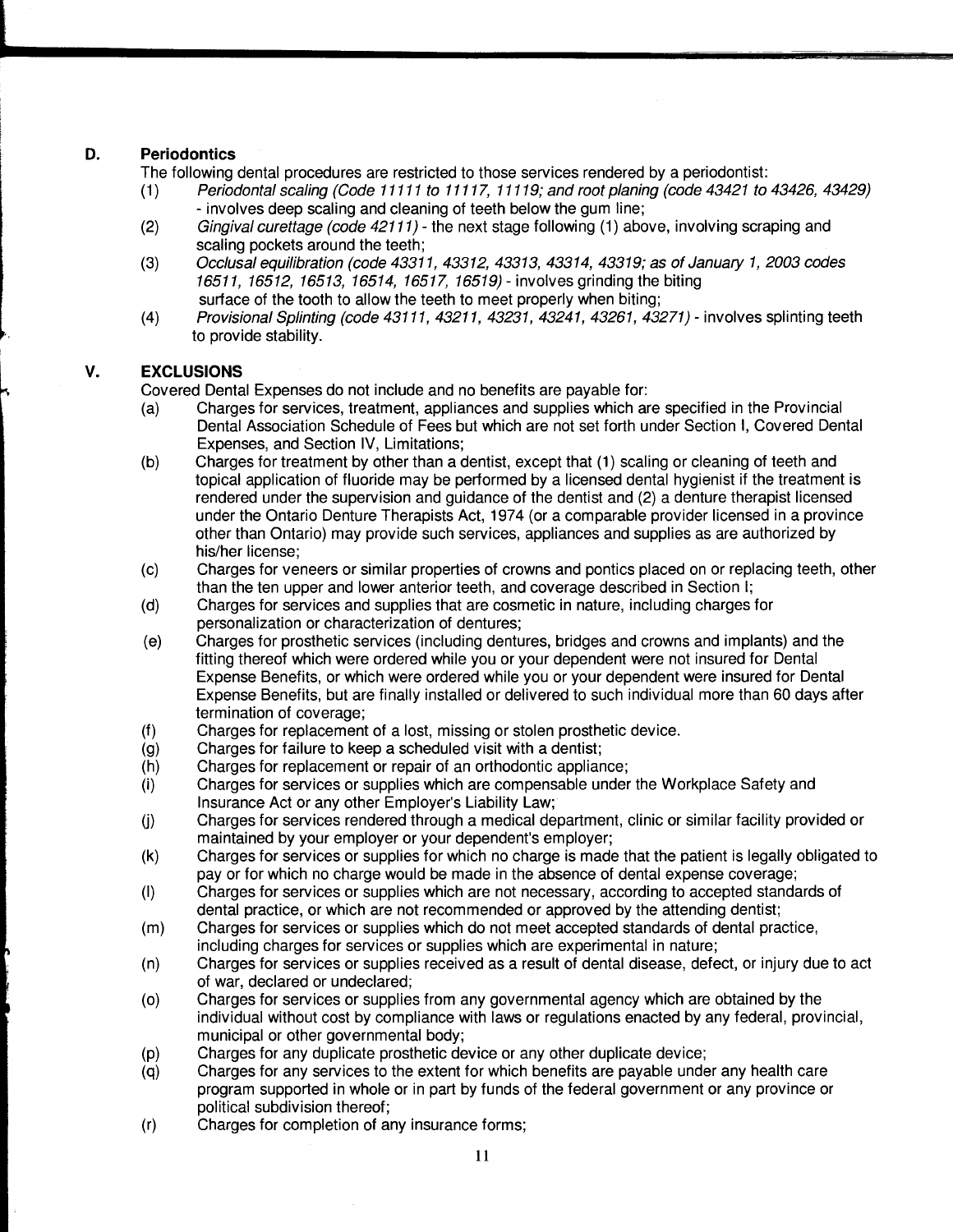(s) Charges for prescription drugs;

---

- (t) Charges for oral hygiene and dietary instructions;
- (u) Charges for a plaque control program;
- (v) Charges for services or supplies related to periodontal splinting, except as described in Section IV.D;
- (w) Charges for the treatment of Temporomandibular Joint Dysfunction (TMJ Dysfunction), except as described in Section I.

**International Contract** 

## VI. **HOW TO OBTAIN DENTAL EXPENSE BENEFITS**

If you and the dentist wish to have payment made directly to the dentist, forward the completed claim form to the administrator assigning benefits to the dentist. Any charges not covered by the Dental Plan are your responsibility.

If payment is to be made directly to you, remember to discuss the charges with your dentist. Then the form must be completed giving all details of the work done, signed by the dentist in the place provided on the claim form that the work detailed has been completed, and then forwarded by you to the administrator at the address shown on the claim form. Payment will be made directly to you on the basis of the benefits as outlined in the contract.

## VII. **TERMINATION OF DENTAL EXPENSE COVERAGE**

Coverage shall cease for the subscriber (and eligible dependents) at the end of the month in which the employee last worked other than by reason of quit, discharge or layoff.

Coverage for an employee who is on a qualifying layoff will continue until the end of the month following the month in which the employee last worked.

#### VIII. **NO CONVERSION OF DENTAL EXPENSE COVERAGE**

Dental Expense Coverage cannot be converted to an individual policy following termination.

## IX. **BENEFITS OUTSIDE CANADA**

The administrator will pay for covered dental expense provided outside Canada on the same basis as if such services were provided in Canada.

## **VISION EXPENSE BENEFITS PROGRAM**

This plan provides the following benefits to subscribers and eligible dependents once in any consecutive 24-month period, providing that a medical doctor, ophthalmologist or optometrist has prescribed these benefits, and provided that the purchase is made while coverage is in force:

Reimbursement for prescription eye glasses (frames and/or lenses) or contact lenses to a maximum of:

| Single Vision Lenses | \$220 |
|----------------------|-------|
| Bi-focal Lenses      | \$275 |
| Multi-focal Lenses   | \$345 |
| Contact Lenses       | \$230 |

Repairs (not replacements) at the usual and customary rates as determined by the plan administrator will be allowed in addition to the above scheduled amounts.

Coverage for one routine eye examination, once in a twenty-four (24) month period, paid to a maximum of \$85 per exam provided by either an optometrist or physician (as defined in Ill) for patients aged 20 through 64 when the benefit is not covered by the person's provincial health care plan.

There is a maximum lifetime reimbursement of \$345 for laser eye surgery. A covered person receiving this benefit is eligible if they have not had a claim for contacts or glasses within 24 months. They will not be eligible for any other vision care benefit for 48 months.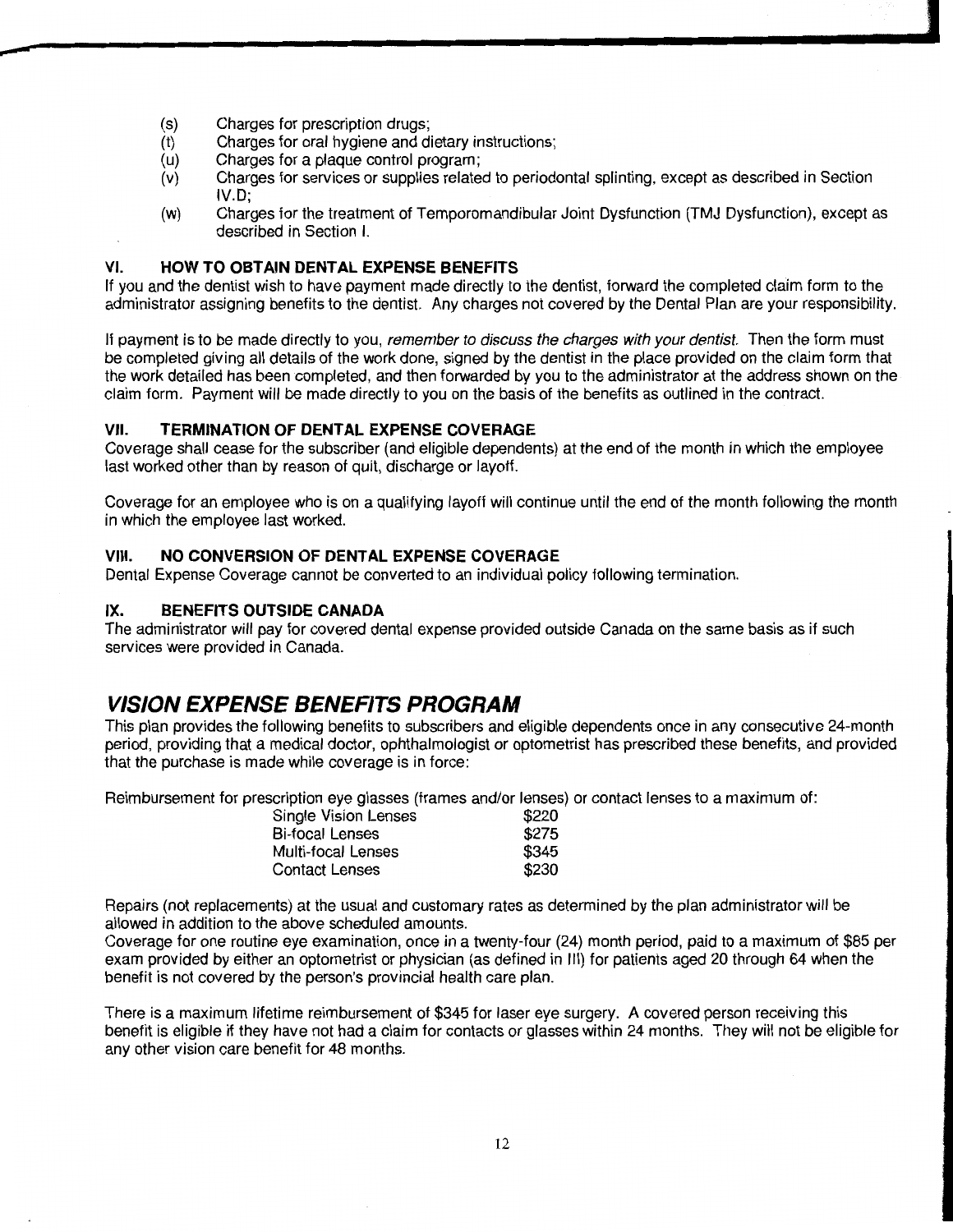## **Limitations**

Frequency:

- (i) Lenses and frames may be claimed every 24 months up to the maximums stated above. Lenses and frames received under the Company's prescription safety glasses program for which no benefits were received under this Program shall not be considered lenses and frames received under this Program.
- (ii) A covered person with diabetes or other medical conditions requiring frequent lens changes (as substantiated by an ophthalmologist) are eligible for new lenses with every prescription change.
- (iii) Contact lenses will be covered every 12 months, when the covered person's visual acuity cannot otherwise be corrected to at least 20/70 in the better eye, or when medically necessary due to keratoconus, irregular astigmatism, irregular corneal curvature or physical deformity resulting in an inability to wear normal frames.
- (iv) Repairs to frames are not subject to frequency limitations.

## **Exclusions**

Covered Vision Expense does not include and no benefits are payable for:

- (a) Vision examinations, except as described above;
- (b) Medical or surgical treatment;
- (c) Drugs or medications;
- (d) Procedures determined by the Program carrier to be special or unusual, such as, but not limited to, orthoptics, vision training, subnormal vision aids and aniseikonic lenses;
- (e) Lenses or frames furnished for any condition, disease, ailment or injury arising out of and in the course of employment;
- (f) Lenses or frames ordered:
	- (i) before the covered person became eligible for coverage; or
	- (ii) after termination of coverage;
- (g) Lenses or frames ordered while insured but delivered more than 60 days after coverage terminated;
- (h) Charges for lenses or frames for which no charge is made that the covered person is legally obliged to pay or for which no charge would be made in the absence of Vision Expense Benefits coverage;
- (i) Charges for lenses or frames which are not necessary, according to accepted standards of ophthalmic practice, or which are not ordered or prescribed by the attending physician or optometrist;
- (j) Charges for lenses or frames which do not meet accepted standards of ophthalmic practice, including charges for any such lenses or frames which are experimental in nature;
- (k) Charges for lenses or frames received as a result of eye disease, defect or injury due to an act of war, declared or undeclared;
- (I) Charges for lenses or frames from any governmental agency which are obtained by the covered person without cost by compliance with laws or regulations enacted by any federal, provincial, municipal or other governmental body;
- (m) Replacement of lenses or frames which are lost or broken unless, at the time of such replacement, the covered person is otherwise eligible under the frequency limitations set forth; and
- (n) Charges for the completion of any insurance forms.
- (o) Vision benefits which are not dispensed by an Optometrist, an Optician or an Ophthalmologist;
- (p) Follow up visits associated with the dispensing and fitting of contact lenses; and
- (q) Charges for eye glass cases.

## **HOW TO OBTAIN VISION EXPENSE BENEFITS**

Forward a completed vision care claim form to the administrator with your prescription and receipt of payment.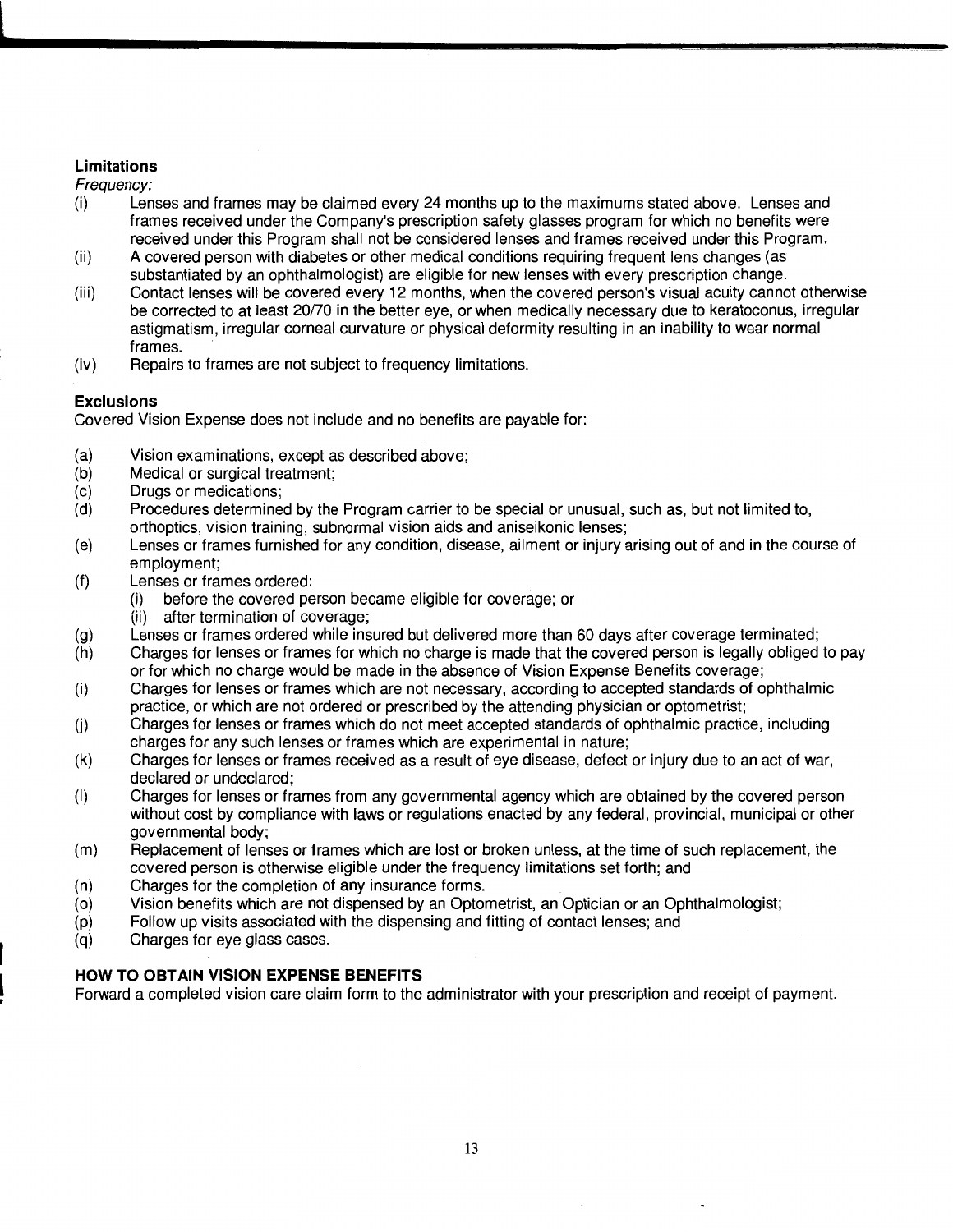## **HEARING AID EXPENSE BENEFITS PROGRAM**

This plan provides for the following benefits to subscribers and eligible dependents once in any 36 consecutive month period, provided that:

- (a) A medical doctor, who specializes in performing medical examinations of the ear, i.e. an otologist, or a medical doctor who specializes in the treatment of the ear, nose and throat, i.e. an otolaryngologist, has determined the patient has a loss of hearing acuity which can be compensated for by a hearing aid, and
- (b) A person qualified in the rehabilitation of those with impaired hearing, i.e. an audiologist, subsequent to hearing aid evaluation tests prescribes the type of hearing aid that would best improve the loss of hearing acuity, and
- (c) A dealer that sells hearing aids prescribed by an audiologist to improve hearing acuity supplies to the subscriber or eligible dependent for his/her personal use, hearing aids of the following design:
	- in-the-ear, behind-the-ear (including air conduction and bone conduction types) on-the-body, in-thecanal, and completely-in-the-canal hearing aids, aids included may be digital or programmable;
	- binaural hearing aid system will be covered based on accepted professional standards to adequately compensate for loss of hearing acuity.

## **The Acquisition Cost of the Hearing Aid, the Dispensing Fee and Repairs are Covered Benefits.**

## **LIMITATIONS**

- 1. If the subscriber or dependent requests unusual services from the dealer, they shall be obliged to pay the full additional charge.
- 2. The hearing aid prescribed must be based on the most recent audiometric examination and hearing aid evaluation test.
- 3. The hearing aid provided by the dealer is the make and model prescribed by the audiologist and is certified as such by the audiologist.
- 4. No more than one acquisition cost of the hearing aid and one dispensing fee are eligible for payment in any period of 36 consecutive months during which coverage is in force.
- 5. Hearing aids must be purchased for the sole use of the subscriber or eligible dependent.

## **EXCLUSIONS**

No hearing aid expense benefit will be paid if the patient purchases the hearing aid from a provider who does not have a written agreement with the administrator. Contact the administrator to confirm your purchase is from a participating hearing aid provider.

Covered hearing aid expense does not include, and no benefits are paid for:

- (a) Medical examinations, audiometric examinations or hearing aid evaluation tests;
- (b) Medical or surgical treatment;
- (c) Drugs or other medication;
- (d) Hearing aids provided under any applicable Workers' Compensation law;
- (e) Hearing aids ordered
	- (i) before the covered person became eligible for coverage, or
	- (ii) after termination of coverage;
- (f) Hearing aids ordered while covered but delivered more than 60 days after termination of coverage;
- (g) Charges for hearing aids for which no charge is made to the covered person or for which no charge would be made in the absence of Hearing Aid Expense Benefits coverage;
- (h) Charges for hearing aids which are not necessary, according to professionally accepted standards of practice, or which are not recommended or approved by the physician;
- (i) Charges for hearing aids that do not meet professionally accepted standards, including charges for any services or supplies that are experimental in nature;
- (j) Charges for hearing aids received as a result of ear disease, defect or injury due to an act of war, declared or undeclared;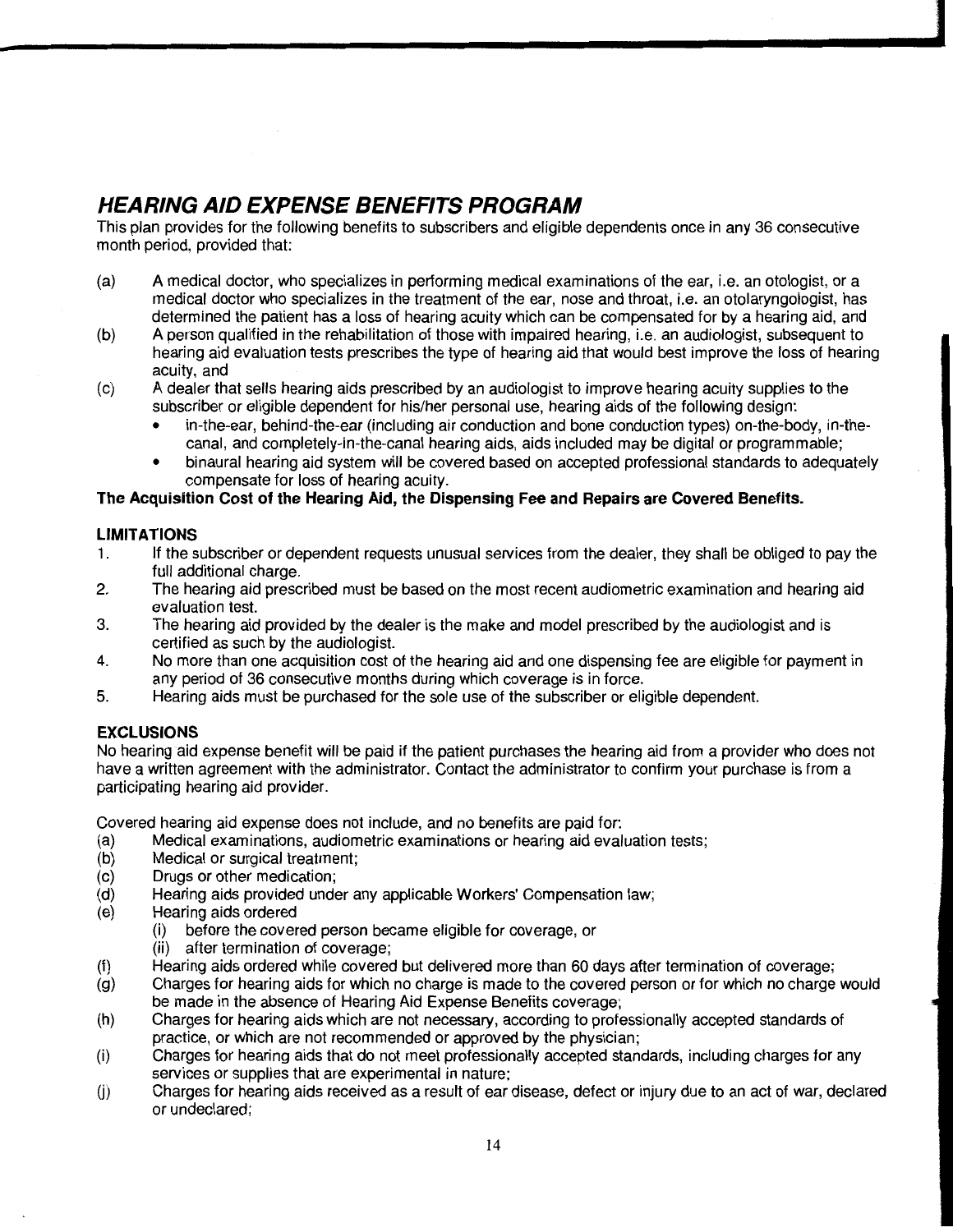- (k) Charges for hearing aids provided by any governmental agency that are obtained by the covered person without any cost by compliance with laws or regulations enacted by any federal, provincial, municipal or other governmental body;
- (I) Charges for hearing aids to the extent benefits therefor are payable under any health care program supported in whole or in part by the funds of the federal government or any province or political subdivision thereof;
- (m) Replacement of hearing aids that are lost or broken unless, at the time of such replacement, the covered person is otherwise eligible under the frequency limitations set forth herein;
- (n) Charges for the completion of any insurance forms;
- (o) Replacement parts for and repairs of hearing aids;
- (p) Persons enrolled in alternative plans; and
- (q) Eyeglass-type hearing aids, to the extent the charge for such hearing aid exceeds the covered hearing aid expense for the hearing aid(s) as described above.

## **HOW TO OBTAIN HEARING AID EXPENSE BENEFITS**

Have your participating supplier of hearing aids complete a claim form on your behalf and have it forwarded to the plan administrator at the address shown on the claim form.

If you are eligible for limited or full coverage under any government program; i.e. Ontario Assistive Devices Program, have your participating supplier submit the claim to the government first.

When payment is made to the participating supplier a copy of the paid claim form will be sent along with the payment. The patient will receive a copy of the claim from the supplier when the patient receives the hearing aid.

## **PROSTHETIC AND DURABLE MEDICAL EQUIPMENT EXPENSE BENEFITS PROGRAM**

The following benefits are to be paid on the basis of the usual, reasonable and customary charges made by a provider or supplier of prosthetic appliances or durable medical equipment, provided that such appliances and equipment have been prescribed by a physician and dispensed or sold by a facility or a dealer of such appliances or equipment.

## **PROSTHETIC APPLIANCES**

1. External prostheses and orthotic appliances which replace all or part of a body or organ (including contiguous tissue) or replace all or part of the functions of a permanently inoperative or malfunctioning body organ. Benefits shall also be payable for the replacement, repairs, fittings and adjustments of such devices.

To be covered under this benefit, however, the advice in writing of the attending physician must include a description of the equipment as well as the reason for use or the diagnosis.

2. Included in the external prostheses and orthotic appliances for which benefits shall be payable are:

- (a) Artificial arms, legs, eyes, ears (including cochlear implant), noses, larynxes, prosthetic lenses (for people lacking an organic lens or following cataract surgery); aniseikonic lenses; above or below knee or elbow prostheses; external cardiac pacemakers; terminal devices, such as a hand or hook, whether or not an artificial limb is required;
- (b) Rigid or semi-rigid supporting devices (such as braces for the legs, arms, neck or back), splints, trusses, and appliances essential to the effective use of an artificial limb or corrective brace;
- (c) Ostomy sets and accessories (including disposable gloves), catheterization equipment, urinary sets, external breast prostheses (including surgical brassieres) and orthopaedic shoes (when used as an integral part of an orthotic appliance).
- (d) Visco-supplementation therapy for up to \$300 per treatment cycle to a maximum of \$1,200 every three years under certain specific conditions. Treatment must be prescribed and administered by an orthopedic surgeon. Surgery must not be a viable alternative. Use of this benefit will limit eligibility to a custom-made knee brace under this plan.
- 3. Exclusions from the benefit provided under this section include, but are not limited to:
	- (a) Dental appliances, hearing aids and, except as provided above, eye-glasses;
	- (b) Non-rigid appliances and supplies such as elastic stockings, garter belts, supports and corsets.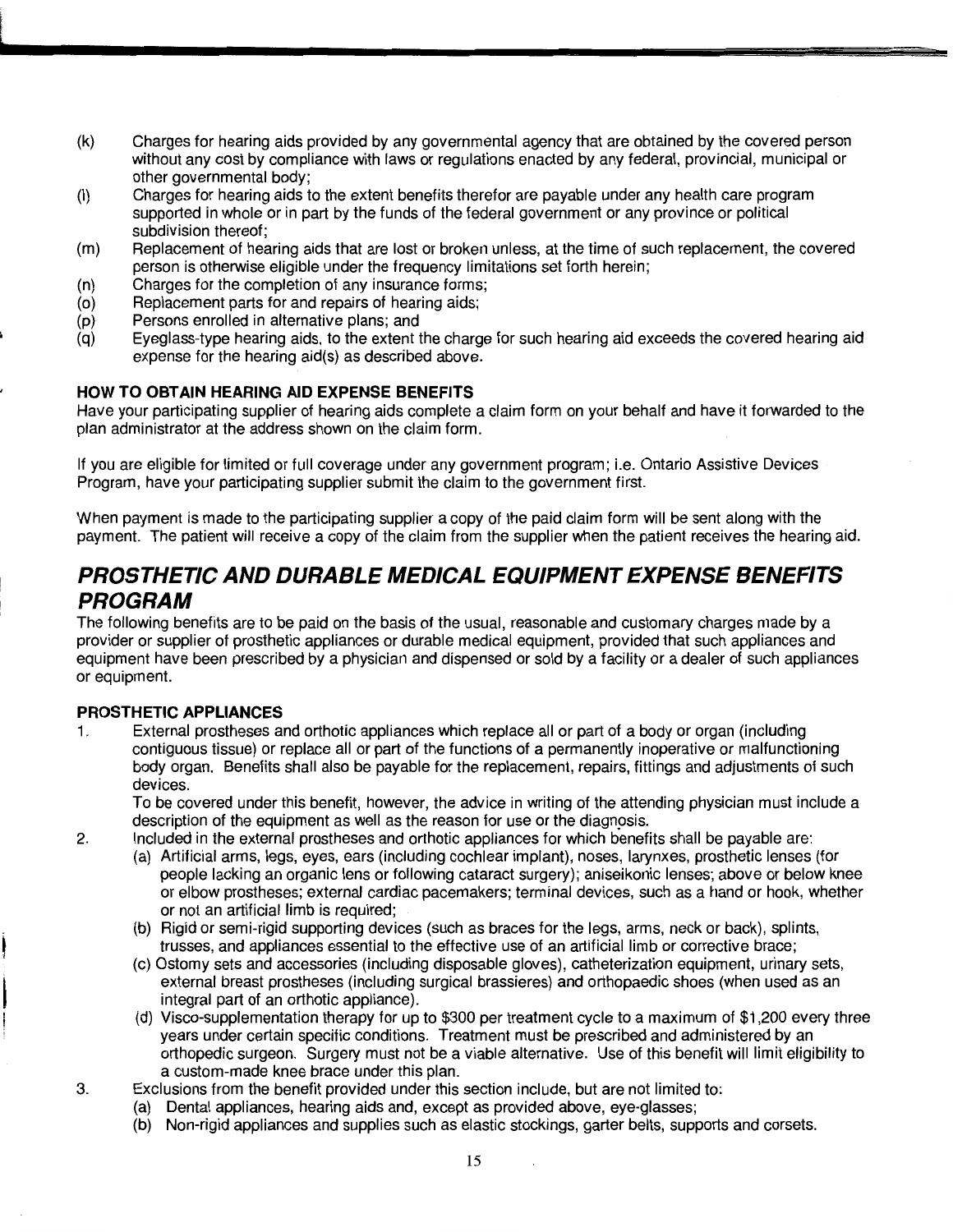## **DURABLE MEDICAL EQUIPMENT**

- 1. Hospital beds (with or without mattresses), rails, cradles and trapezes;
- 2. Crutches, canes, patient lifts, walkers and wheelchairs;
- Bedpans, commodes, urinals if patient is bed confined and portable toilets for a patient who has otherwise qualified for a commode;
- 4. Oxygen sets and respirators; (if the prescription is for oxygen, the physician must indicate how it is to be administered and what apparatus is to be used);
- 5. Decubitus (ulcer) care equipment, dialysis equipment, dry heat and ice application devices, I.V. stands, intermittent pressure units, neuromuscular stimulants, sitz baths, traction equipment, vapourizers, standard whirlpool baths (maximum installation cost \$500);

**Includes** 

- 6. Rental of electromagnetic coil bone growth stimulators;<br>7. Home glucose monitors (glucometers, dextrometers) wh
- Home glucose monitors (glucometers, dextrometers) when there is evidence of poor diabetic control;
- 8. Rental of electric power scooter in lieu of a wheelchair in situations where the patient is unable, by disability, to operate a wheelchair;
- 9. Wig or hairpiece, including duplicates, when hair loss is caused by chemotherapy or radiation treatment, alopecia (excluding the following natural non-medical conditions causing hair loss; luminaris, male pattern baldness, prematura, senilis and totalis), hypothyroidism, traumatic scald and scalp fungal infection;
- 10. Disposable diapers and cloth diapers for all incontinent persons;
- 11. Insulin pressure injection devices (excluding disposable cartridges) or an insulin pump, are covered once every five years to a maximum of \$1,000 when used in lieu of needles and syringes;
- 12. For covered children up to age 18 with Type 1 diabetes reimbursement will be provided for an insulin infusion pump up to \$5,500 once every five years. Infusion pump supplies will be covered to a maximum of \$250 per month. Individuals approved for this benefit will not be eligible for the benefit described in #11 above.
- 13. Raised toilet seats for all medical conditions;<br>14. Soft casts to a maximum of \$30 per cast;
- 14. Soft casts to a maximum of \$30 per cast;<br>15. Reusable underpads for wheelchairs to a r
- 15. Beusable underpads for wheelchairs to a maximum of 6 per year;<br>16. One pair of custom made corrective footwear per year (excluding)
- 16. One pair of custom made corrective footwear per year (excluding off-the-shelf orthopaedic footwear) to a maximum of \$750 per year;
- 17. Geriatric chairs on a one time only basis to a maximum of \$2,000.<br>18. Bath tub rails up to a lifetime maximum of \$100.
- 18. Bath tub rails up to a lifetime maximum of \$100.<br>19. Up to two pairs of custom made foot orthotics in a
- 19. Up to two pairs of custom made foot orthotics in any 36 month period to a maximum cost of \$400.00. The orthotics must be purchased from a provider who is a member in good standing of the Green Shield Canada Automotive Preferred Provider Service Agreement (PPO) for custom made foot orthotics in order to be eligible for reimbursement.

The Durable Medical Equipment must be:

- (i) Prescribed by a licensed physician;<br>(ii) Reasonable and necessary for the ti
- Reasonable and necessary for the treatment of an illness or injury, or to improve the functioning of a malformed body member;
- (iii) Able to withstand repeated use;<br>(iv) Primarily and customarily used t
- Primarily and customarily used to serve a medical purpose;
- (v) Generally not useful to a person in the absence of illness or injury;
- (vi) Appropriate for use in the home.

In addition, the Durable Equipment must satisfy the following general conditions:

- (a) The rental price of the durable medical equipment shall not exceed the purchase price. The decision to purchase or rent shall be based on the physician's estimate of the duration of need as established by the original prescription.
- (b) When the durable medical equipment is rented and the rental extends beyond the original prescription, the physician must re-certify (via another prescription) that the equipment is reasonable and medically necessary for the treatment of the illness or injury. In the event the re-certification is not submitted, benefits will cease as of the original duration of need date or 30 days after the date of death, if earlier.
- (c) When the durable medical equipment is purchased, benefits shall be payable for repairs except that routine periodic maintenance is excluded.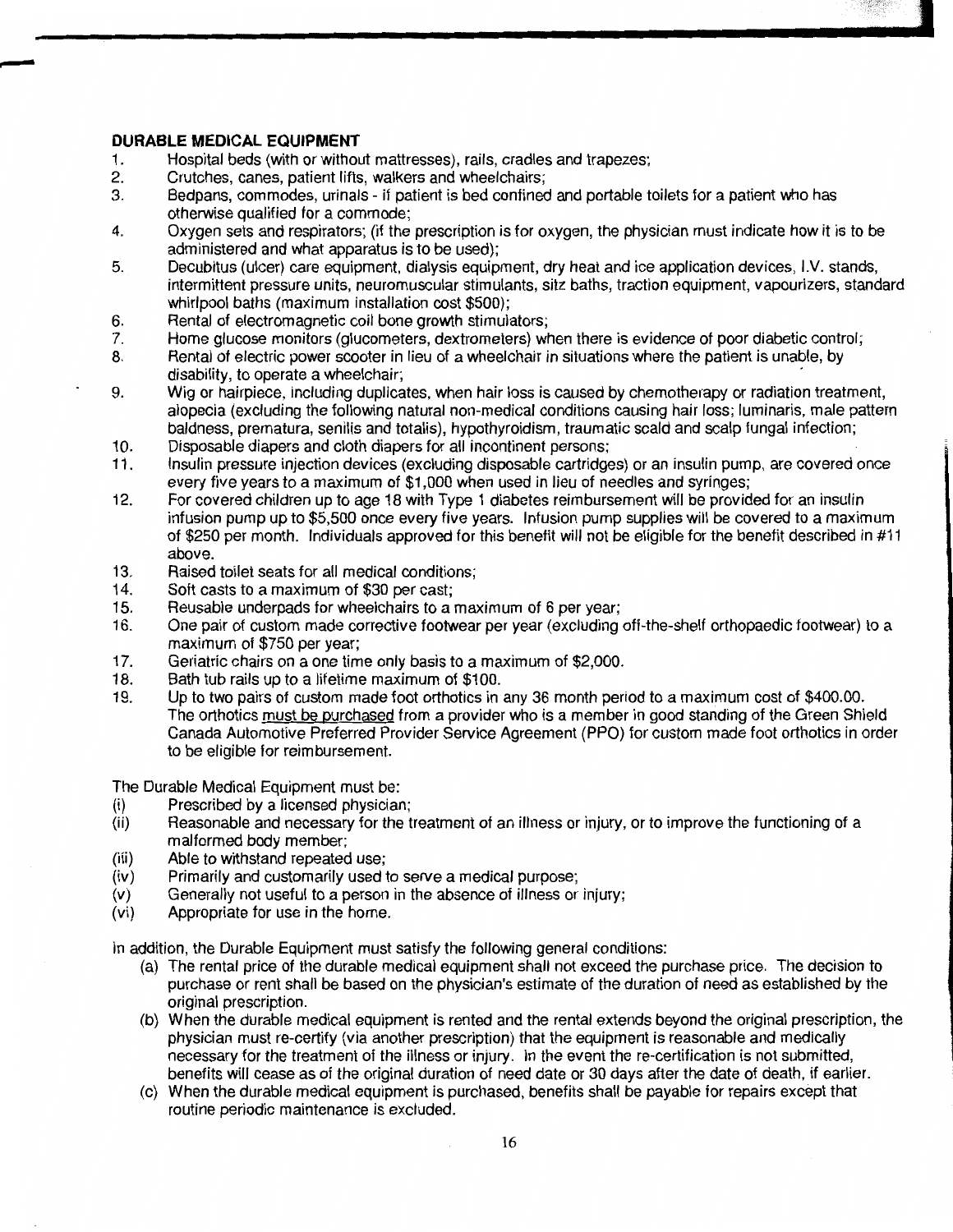## **EXCLUSIONS**

- (i) Deluxe equipment such as motor driven wheelchairs aod beds, except when such deluxe features are necessary for the effective treatment of a patient's condition and required in order for the patient to operate such equipment without assistance;
- (ii) Items that are not primarily medical in nature or are for comfort and convenience (e.g. bed boards, over bed tables, adjust-a-bed, bathtub lifts, telephone arms, air conditioners, etc.);
- (iii) Physician's equipment (e.g. infusion pumps, sphygmomanometer, stethoscopes etc.);
- (iv) Disposable supplies (e.g. disposable sheaths and bags, elastic stockings, etc.);
- (v) Exercise and hygienic equipment (e.g. exercycle, Moore wheel, bidet, toilet seats (other than raised toilet seats for cancer patients), bathtub seats, etc.);
- (vi) Self-help devices that are not primarily medical in nature (e.g. elevators, sauna baths, etc.);
- (vii) Arch support, including off-the-shelf foot orthotics.

## **LIMITATIONS**

Covered Prosthetic Appliance and Durable Medical Equipment Expense does not include and no benefits are payable for:

- (a) Prosthetic appliances or durable medical equipment furnished for any condition, disease, ailment or injury arising out of and in the course of employment;
- (b) Charges for prosthetic appliances or durable medical equipment for which no charge is made that the covered person is legally obligated to pay or for which no charge would be made in the absence of Prosthetic Appliance and Durable Medical Equipment Expense benefits coverage;
- (c) Charges for prosthetic appliances or durable medical equipment (or items or special features related thereto) which are not necessary, according to accepted standards of medical practice, or which are not ordered or prescribed by the attending physician;
- (d) Charges for prosthetic appliances or durable medical equipment which do not meet professionally accepted standards, including charges for any such appliances or equipment which are experimental in nature;
- (e) Charges for prosthetic appliances or durable medical equipment received as a result of disease, defect or injury due to an act of war, declared or undeclared;
- (f) Charges for prosthetic appliances or durable medical equipment from any governmental agency which are obtained by the covered person without cost by compliance with laws or regulations enacted by any federal, provincial, municipal or other governmental body;
- (g) Charges for prosthetic appliances or durable medical equipment to the extent for which benefits are payable under any health care program supported in whole or in part by funds of the federal government or any province or political subdivision thereof;
- (h) Charges for the completion of any insurance forms.

## **HOW TO OBTAIN PROSTHETIC APPLIANCE AND DURABLE MEDICAL EQUIPMENT EXPENSE BENEFITS**

The Assistive Devices Program (ADP) of the Ontario Ministry of Health is the first payer for any items approved under their Program. Green Shield will pay the balance provided the item is an otherwise covered expense.

Details of the ADP Program may be obtained by telephoning ( 416) 327-8804 or Toll Free 1-800-268-6021 or by writing:

> Assistive Devices Program 5700 Yonge Street, 7th Floor North York, Ontario M2M 4K5

If the item is covered under the ADP, the Ontario Ministry of Health will contribute 75% of the cost, up to a maximum contribution base. You may claim the remaining expense from Green Shield by completing a Claims Attachment form (available from your local Personnel Services Representative) and forwarding it to Green Shield, together with a copy of the supplier's itemized statement identifying ADP payment or a copy of the ADP payment.

If your claim is rejected by the Ontario Ministry of Health, you must obtain an authorization form, complete the employee information, have your physician complete his/her section and submit to Green Shield for approval.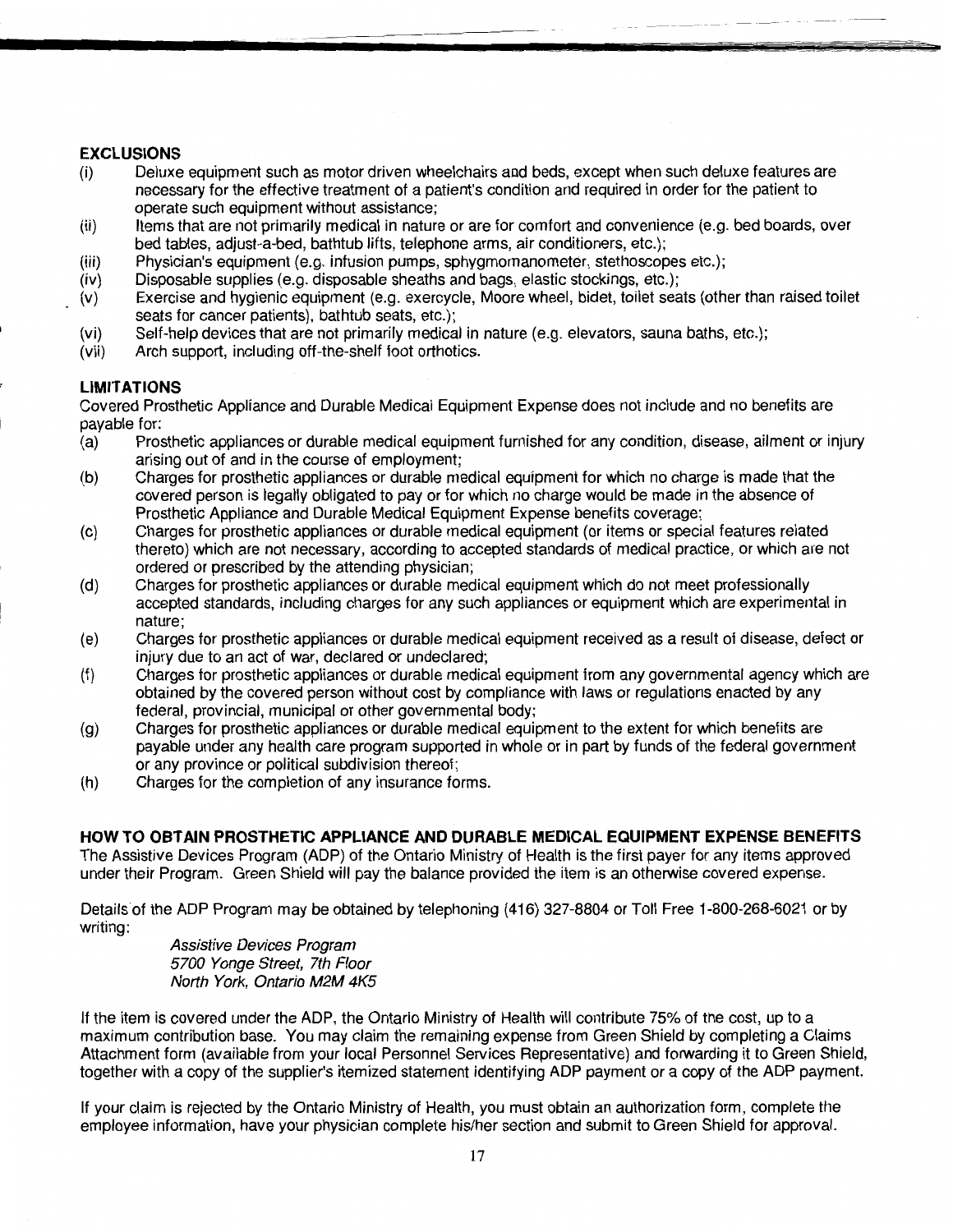Green Shield will provide notification indicating whether your request is approved or not approved. If approved you may then purchase/rent the appliance/equipment. A claim form with itemized receipts must be completed and submitted to Green Shield for reimbursement or you may have the supplier bill Green Shield directly.

NOTE: The estimated duration of need for durable medical equipment must be clearly indicated by the physician on the authorization form.

For medical equipment in excess of \$500 three separate quotations must be submitted to Green Shield. This requirement is waived if an item has been approved under the Assistive Devices Program.

## **EXTENDED HEALTH CARE SERVICES (EHS)**

-

The services described below are considered covered extended health care services (EHS) supplementary to the basic hospital, surgical, medical expense benefits covered elsewhere:

- 1 . The services of a Registered Nurse or Registered Practical Nurse are covered when prescribed by a physician for a patient who is not in an institution (i.e. hospital, Long Term Care Facility, etc.). The services are limited to any combination of six (6) hours per day. Individuals eligible for nursing services may also qualify for up to five {5) hours (maximum of \$25 per hour) per week for the services of a Personal Support Worker to an annual combined maximum of \$12,000 for all services. There must be a clear medical necessity for a Registered Nurse or Registered Practical Nurse before consideration would be given to recognizing these charges. All government programs for nursing services must have been accessed prior to benefits being paid under this program. The administrator will advise you on the procedure required to obtain prior approval and how to obtain reimbursement.
- 2. Medically essential land ambulance services both in and out of the province of residence will be fully covered at the usual, reasonable and customary rate charged for the service in the area where the service was received, provided the patient's Provincial Government Health Insurance Plan makes a payment, if available, towards the cost (for air ambulance see out-of-province coverage).
- 3. Psychologist services will be provided for employee or eligible dependent requiring counseling services for personal, family or marital problems. Counseling must be provided by a registered clinical psychologist or a Master of Social Work and will be reimbursed at a rate of \$50 per visit to an annual maximum of \$625.00 per benefit year per participant For eligible dependent children under the age of fourteen (14), psychological assessment performed by a registered clinical psychologist may be reimbursed once in a lifetime, to a maximum of \$500.00. Any amounts claimed for psychological assessments will be included in the annual maximum of set out above for the year in which it is claimed..
- 4. Speech therapy services provided by a Speech Language Pathologist or Speech Therapist are covered to an annual maximum of \$1,100.00 (including \$125.00 for the initial assessment) per participant after all government programs have been accessed.
- 5. Nutritional Supplements are covered for conditions such as neuromuscular disorder, pancreatic insufficiency; or for cancer patients under certain specific circumstances to the lesser of \$500 or 220 servings.

## **PARAMEDICAL BENEFITS**

1. Chiropractor- up to \$25.00 per visit up to an annual maximum of \$465.00. In provinces where chiropractic treatments are covered by a provincial benefit plan, reimbursement shall be at a maximum rate of \$15.00 per visit until the applicable provincial benefit plan is exhausted and at a maximum rate of \$25.00 per visit thereafter, to an annual maximum of \$465.00.

| Maximum Reimbursement Rate per Visit                                                        | \$15.00 | \$25.00 |
|---------------------------------------------------------------------------------------------|---------|---------|
| Provincial Plan exhausted (or where there is no provincial<br>plan) and under \$465 maximum |         | 75      |
| Provincial Plan not exhausted and under \$465 maximum                                       |         |         |

2. Naturopath – up to  $$25.00$  per visit to an annual maximum of  $$325.00$ .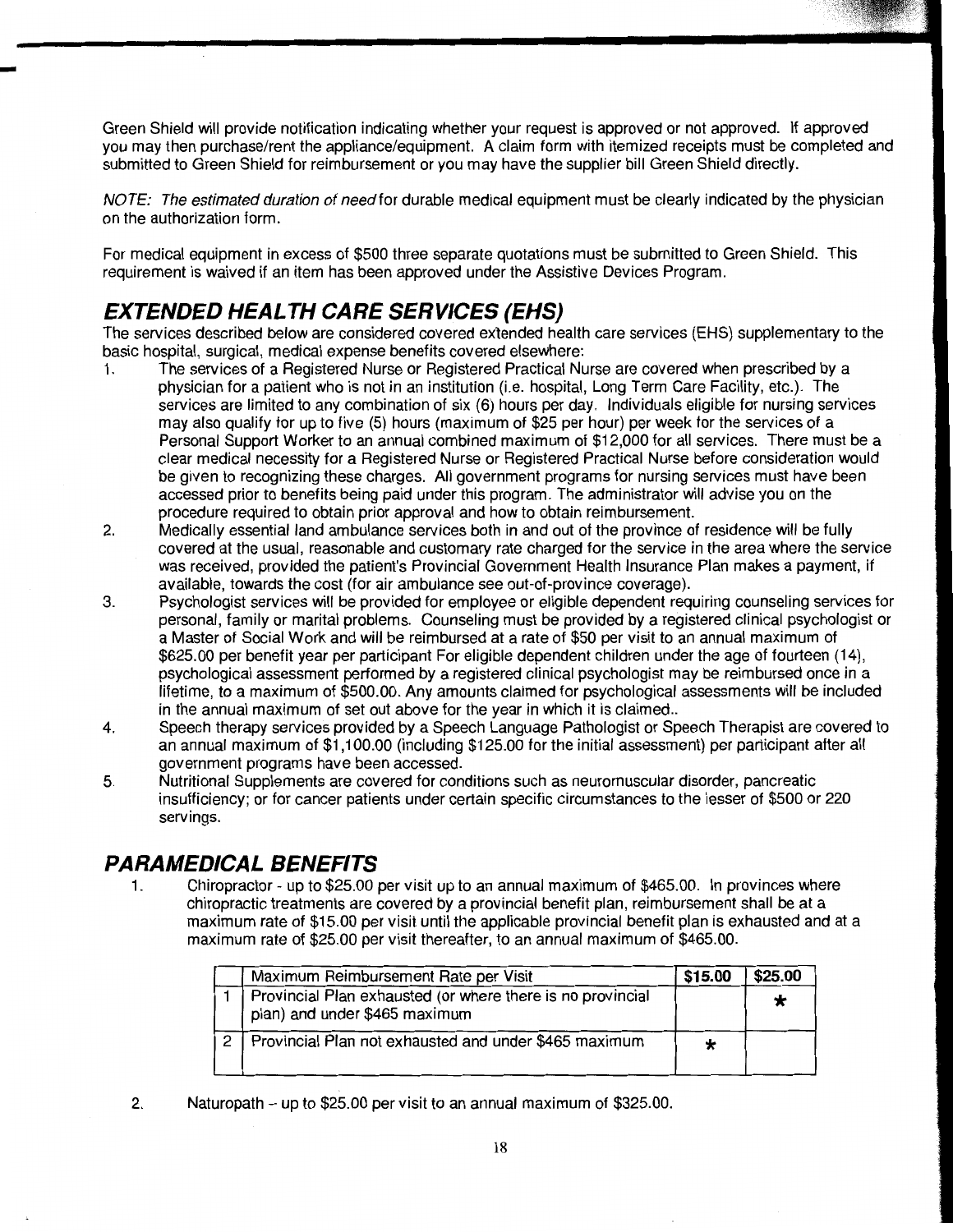- 3. Podiatrist/Chiropodist- up to \$11.45 per visit following the exhaustion of the provincial plan to an annual maximum of \$325.00.
- 4. Registered Massage Therapist- up to \$45.00 per visit to an annual maximum of \$200.00.

Coverage for the above paramedical practitioner services is applicable after the exhaustion of all government programs.

## **EXCLUSIONS**

 $\frac{1}{2}$ 

The above listed paramedical benefits do not include and no benefits are payable:

- (a) for remedies, supplies, vitamins, herbal medications or preparations;
- (b) where the service is necessary as a result of a motor vehicle accident, unless there is no such coverage under a motor vehicle insurance policy or such coverage has been exhausted; and
- (c) if the covered person is a resident of a long term care facility, unless such services otherwise provided by the long term care facility has been exhausted.

## **HOW TO OBTAIN PARAMEDICAL BENEFITS**

Complete a claim form and submit it to the address shown on the claim form along with confirmation of services from a qualified paramedical provider.

## **LONG TERM CARE FACILITY BENEFITS**

## **A. LONG TERM CARE FACILITY BENEFITS FOR EMPLOYEES RESIDENT IN ONTARIO**

This benefit will provide subscribers and eligible dependents coverage for each day a covered person resides in a Long Term Care Facility, as an approved resident as determined under the Long Term Care Act 1994 as amended or replaced.

The benefit payment for the patient co-payment expense of an approve Long Term Care Facility shall be as follows:

For residents who enter a Long Term Care Facility between January 1, 2006 and December 31, 2008, the benefit payment will be the difference between the daily allowance paid to the Long Term Care Facility by the Province of Ontario for a standard ward room and the Long Term Care Facility's daily charge *to* a maximum of \$1,724.32 per month regardless of the type of accommodation occupied.

For residents who enter a Long Term Care Facility between January 1, 2009 and December 31, 2010, the benefit payment will be the difference between the daily allowance paid *to* the Long Term Care Facility by the Province of Ontario for a standard ward room and the Long Term Care Facility's daily charge to a maximum of \$1,543.95 per month regardless of the type of accommodation occupied.

For residents who enter a Long Term Care Facility between January 1, 2011 and December 31, 2013, the benefit payment will be the difference between the daily allowance paid to the Long Term Care facility by the Province of Ontario for a standard ward room and the Long Term Facility's daily charge to a maximum of \$1,200.00 per month regardless of the type of accommodation occupied.

For residents who enter a Long Term Care Facility on or after January 1, 2014, the benefit payment will be the difference between the daily allowance paid to the Long Term Care Facility by the Province of Ontario for a standard ward room and the Long Term Care Facility's daily charge to a maximum of \$800.00 per month regardless of the type of accommodation occupied.

Benefits shall be provided upon submission of proof satisfactory to the administrator that a covered person has been approved as provided under the Act and a payment of an allowance for such care was made on behalf of such person by the Province of Ontario for each such day for which benefits under the program are claimed.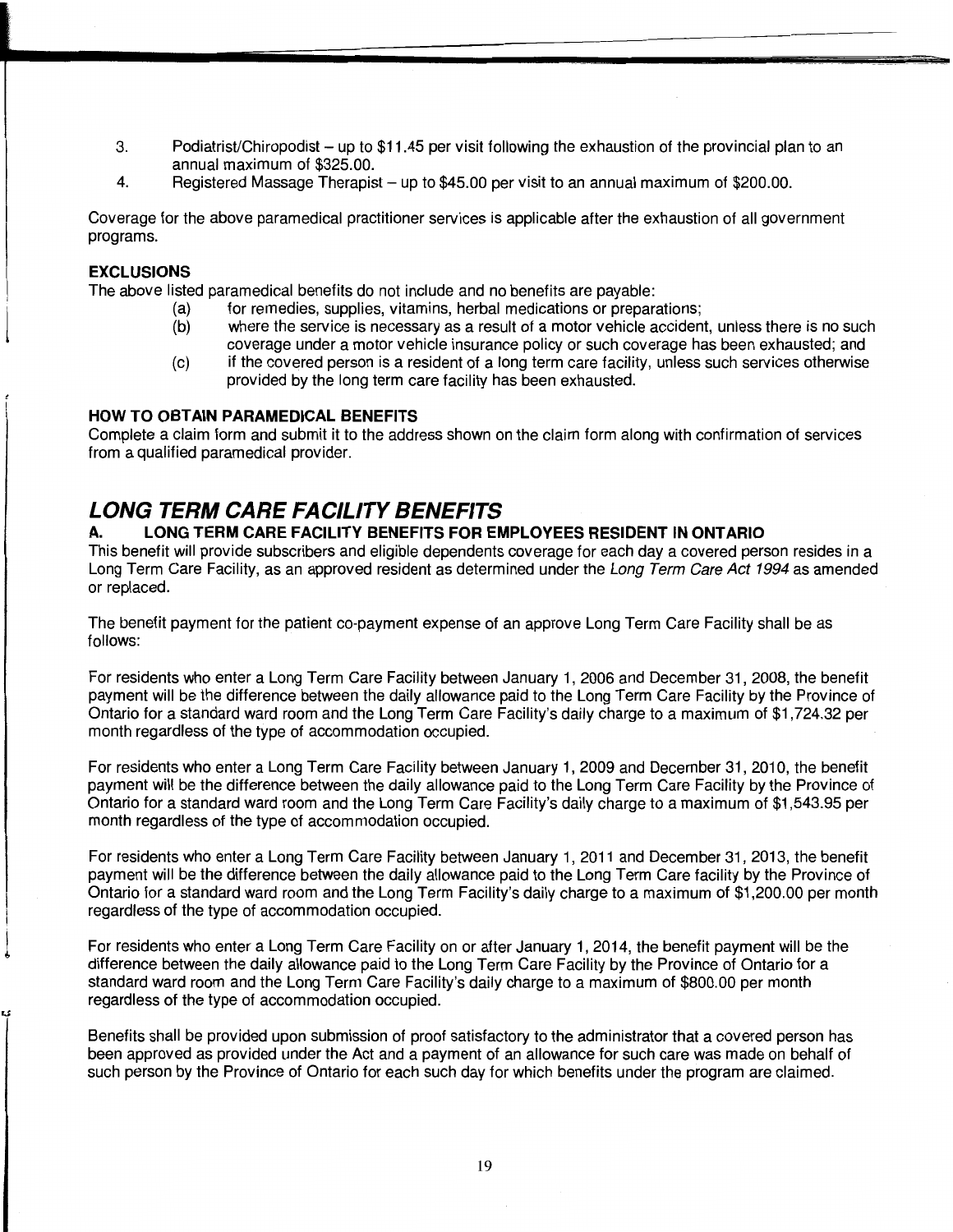## **EXCLUSIONS**

-

- 1. Benefits will not be provided to persons eligible for or receiving same or similar benefits from any branch of any federal, provincial or municipal government or any other third party, regardless of whether the covered person has or has not contributed toward providing such benefit.
- 2. Daily benefits will not be paid under this plan if the covered person is absent from the home. However, a covered person who would qualify to receive long term care service may continue to receive benefits for up to two (2) calendar days following admission to a public general hospital.

## **HOW TO OBTAIN LONG TERM CARE FACILITY BENEFITS**

Before any Long Term Care Facility benefits are payable, the following information must be supplied to the plan administrator:

- (i) A copy of 'Authorization for Admission to a Long Term Care Facility' form as completed by the Community Care Access Centre (CCAC) naming the facility and confirming that the patient is a resident
- (ii) A copy of the Ministry of Health 'Application for Reduction in Long Term Care Facility Accommodation Fees' as completed by the LTC facility for those in a ward or standard accommodation

In many cases the Long Term Care Facility will bill the plan administrator directly on a monthly basis. In the event the facility in which the covered person resides does not directly bill the plan administrator, a claim form may be obtained from Green Shield..

## **B. LONG TERM CARE FACILITY BENEFITS FOR EMPLOYEES RESIDENT OUTSIDE ONTARIO (WITHIN CANADA)**

This benefit will provide subscribers and eligible dependents coverage for long term care for the patient copayment expense for each day the covered person is certified by the administrator as meeting the same requirements necessary to receive extended care benefits under the Health Insurance Act of Ontario. The covered person must

reside in and receive daily care in an approved Long Term Care Facility which is licensed or registered under the laws of the province in which it is located.

The payment for the patient co-payment expense in any such facility will be the lesser of the usual charge payable by the patient, or the co-payment amount up to the level, which would have been payable had such patient been in a licensed facility in the Province of Ontario.

Benefits will be payable only on submission of proof satisfactory to the plan administrator that, if an eligible subscriber or dependent had resided in the Province of Ontario, such subscriber or dependent would have been eligible to receive long term care and a payment of an allowance for such care would have been made to the facility for the covered person by the Ontario Ministry of Health for each day benefits are claimed.

## **EXCLUSIONS**

- 1. Benefits will not be provided to persons eligible for or receiving same or similar benefits from any branch of any federal, provincial or municipal government or any other third party, regardless of whether the covered person has or has not contributed toward providing such benefit.
- 2. Daily benefits will not be paid under this plan if the covered person is absent from the home. However, a covered person who would qualify to receive long term care service may continue to receive benefits for up to two (2) calendar days following admission to a public general hospital.

## **HOW TO OBTAIN LONG TERM CARE FACILITY BENEFITS**

Before any Long Term Care Facility benefits are payable, submission of proof satisfactory to the carrier that the same requirements are met as necessary to receive long term care benefits under the Health Insurance Act of Ontario.

The following information must be supplied to the plan administrator:

- The name of the facility with confirmation that the covered person is resident
- Proof of facility requirements based on type of facility and type of care provided
- Authorization of admission from applicable provincial placement service
- Any income assessment as required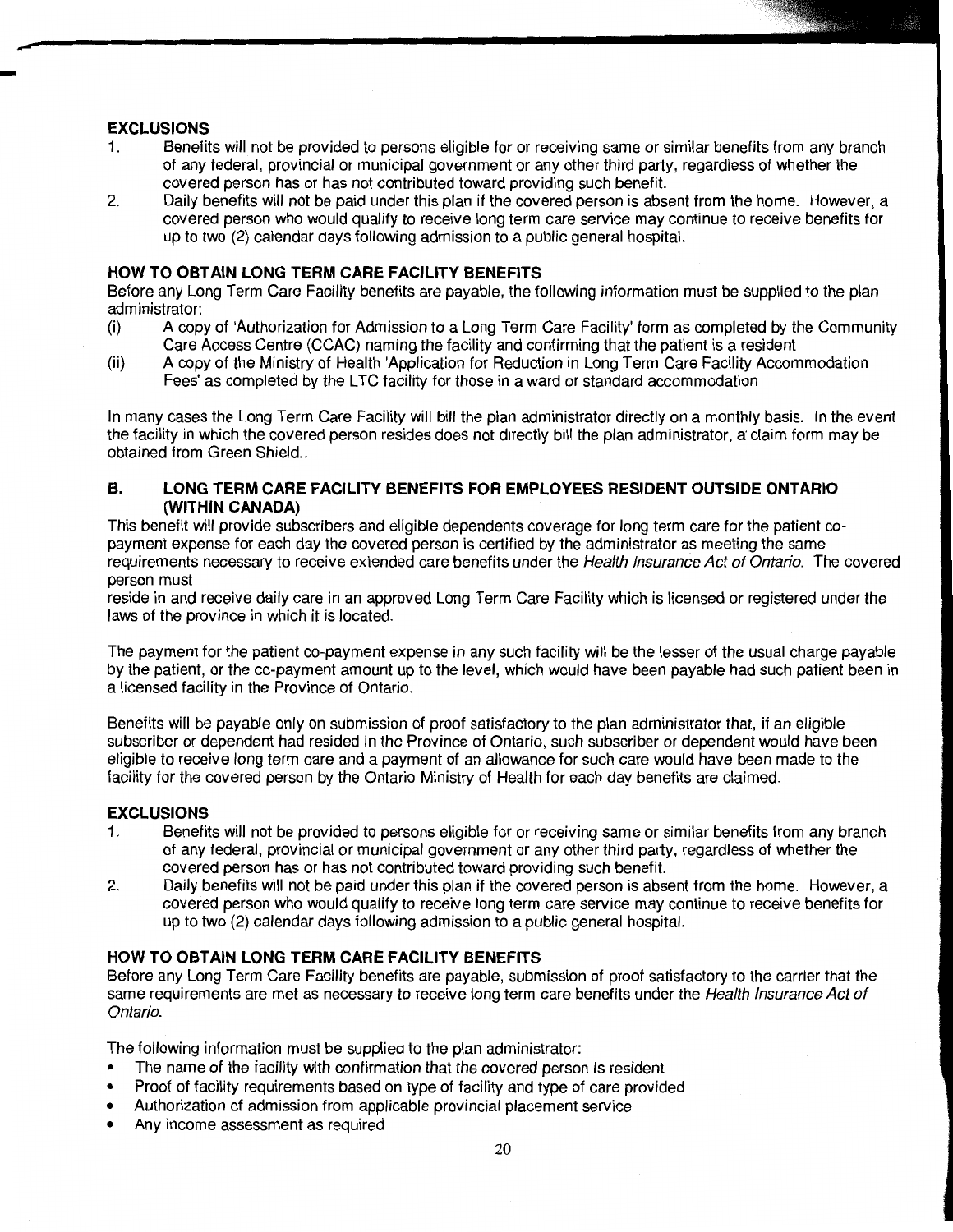The completed claim forms should be forwarded to the plan administrator, although in many cases the facility will bill directly on a monthly basis.

-~-

## **C. GENERAL**

Subscribers and eligible dependents must make their own arrangements for admission to a facility. The plan administrator cannot assist or recommend any facility providing long term care benefits covered under this plan. Benefits are not payable for care in a facility outside of Canada.

## **CONTINUATION OF COVERAGES WHILE AWAY FROM WORK OR FOLLOWING TERMINATION OF EMPLOYMENT**

## <sup>~</sup>**COVERAGE DURING LAYOFF**

If you are laid off, your Health Care Benefits coverage (excluding dental)\* will be provided by the Company for you and your eligible dependents, without cost to you, on the basis of the greater of:

- (i) one full calendar month of layoff (for which you receive no pay) not to exceed twenty-four months, for each full four weeks of Regular Benefits to which your Credit Units under the Supplemental Unemployment Benefit Plan would entitle you to, on the basis of your seniority and the Credit Unit Cancellation Base as of the last day you worked prior to layoff;\*\* or
- \* Dental Expense Coverage shall terminate as of the last day of the month following the month in which the employee was last at work. Dental coverage continues for those growing into retirement in accordance with Job & Income Security Program.
- \*\* If you are initially credited with Credit Units under the SUB Plan during a layoff, your entitlement will be established as of the date such Credit Units are credited.
- (ii) the number of months provided under a seniority-related formula. For details of this seniority-related formula you should refer to your Collective Agreement.

Upon termination of your Company-paid coverage, you may continue your group coverage (excluding dental) at your own expense for an additional 12 months.

## **COVERAGE WHILE ON LEAVE OF ABSENCE, SUSPENSION OR STRIKE**

If you are suspended, or on strike, Health Care Benefit coverage's (excluding dental) for yourself and your eligible dependents will be continued by the company for one month following the month in which the suspension or strike commenced.

If you are on a company approved leave of absence, health care benefit coverage's will be continued by the company for one month following the month in which the leave commenced. You may maintain group coverage by paying your premiums to the company for a further period of 12 months.

## **SICKNESS OR ACCIDENT**

If you are absent from work because of sickness or accident, your Health Care Benefit coverage's will be continued by the Company for you and your eligible dependents while you continue to be absent from work because of a sickness or accident. Coverage begins with the month following the month in which the absence begins and continues for a period equal to your seniority at the time the leave commenced or to age 65 if you have 10 or more years of service.

## **MATERNITY/PARENTAL LEAVE OF ABSENCE**

If you are on an authorized maternity/parental leave of absence, your Health Care Benefit coverage's will be continued by the Company for the duration of the leave. If you request and are approved for a personal leave of absence upon completion of your authorized maternity/parental leave of absence, you may maintain group coverage by paying your premiums to the Company for the duration of the leave.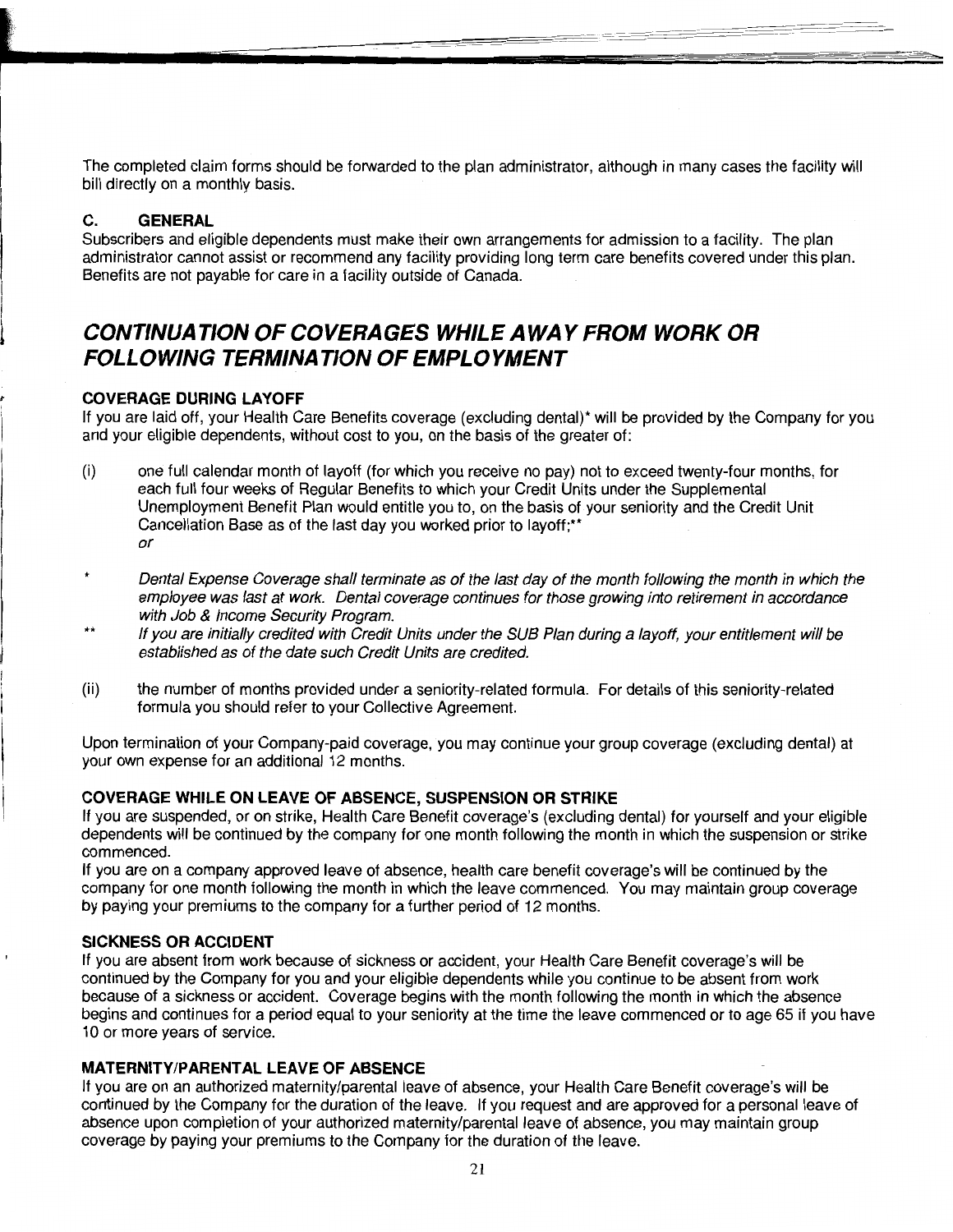#### **REINSTATEMENT**

.<br>-<br>-

Should your Health Care Benefit coverage's cease to be paid by the Company during leave of absence, suspension, layoff or strike, the Company will again pay for the coverage on the first of the month following the date of your return to work.

#### **TERMINATION**

Health Care Benefit coverage's terminate at the end of the day in which you resign or are discharged. If you are discharged, suspended or suffer loss of seniority under specified sections of the Collective Agreement, and you have a grievance pending to protest your loss of seniority, your Health Care Benefit coverages will be continued to the end of the month following the month in which you are last at work and you may, during the period of disposition of the grievance concerning such action, maintain your Health Care Benefit coverages by paying the necessary premiums to the Company. If your seniority is reinstated or the suspension reduced you will be reimbursed by the Company for any contributions which you made and which the Company would have made under the normal provisions of the insurance program.

In the event your grievance is withdrawn and you are undergoing substance abuse treatment, you may maintain group coverage by paying your premiums to the Company for the duration of the treatment.

#### **RETIREMENT**

When you retire, the Company will continue your coverage and will pay the full cost of your Health Care Benefit coverage's for you and your eligible dependents.

#### **TRANSFER OF COVERAGE IN THE EVENT OF DEATH**

- (a) The surviving spouse of a deceased retired employee, and the surviving spouse of a deceased employee who was eligible for Early or Normal retirement at the time of death are eligible for Company-paid continuance of Health Care Benefit coverage's. To be eligible for Early retirement an employee must have 30 years of pension creditable service, be age 60 with at least 10 years of pension creditable service or have age plus service equal to 85 points.
- (b) If an employee not eligible for retirement should die, the Company will continue Health Care Benefit coverage's for the full period the surviving spouse is otherwise eligible to receive Survivor Income Benefits.
- (c) The Company will continue drug-dental-vision-hearing aid expense coverages for a surviving spouse of an employee whose loss of life results solely by employment with the Company, and results from an accident. Such coverage will not include dental, vision or hearing aid expense coverage's if the employee had less than one year of seniority or service at the time of death, and shall terminate upon the remarriage of the surviving spouse.
- (d) Dependents of the surviving spouse may be eligible for coverage if covered at the time of death of the employee/retiree provided they continue to meet the definition of "dependent".
- Note: Where more than one spouse exists at time of the employee's death, coverage will continue for the spouse enrolled in the program by the retiree prior to his/her death.

#### **COORDINATION OF BENEFITS**

Under this provision your Health Care Benefits program provides benefits in full, or a reduced amount, which, when added to the benefits payable and the cash value of services provided by any other plan, will equal 1 00% of allowable expenses incurred by yourself or your eligible dependents. This provision also applies when both spouses are employed by the Company and are eligible for program benefits.

#### **SUBROGATION**

In the event of any payment for services made by the administrator under your Health Care Benefits Program, such administrator shall acquire all the employee's or dependent's rights of recovery as a result of settlement or judgment brought against any person or organization, except against insurers or policies issued in the name of the employee or dependent.